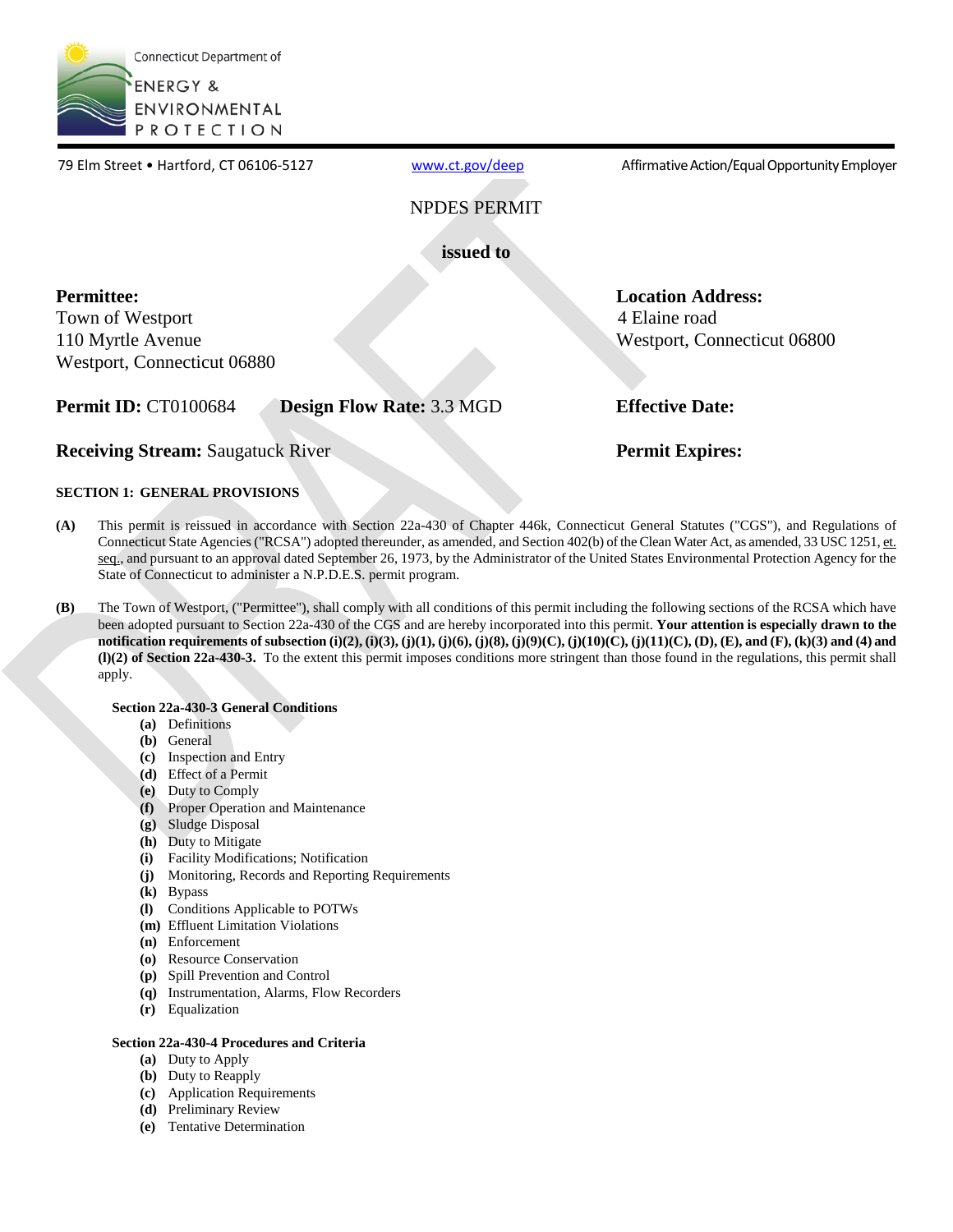- **(f)** Draft Permits, Fact Sheets
- **(g)** Public Notice, Notice of Hearing
- **(h)** Public Comments
- **(i)** Final Determination
- **(j)** Public Hearings
- **(k)** Submission of Plans and Specifications. Approval
- **(l)**  Establishing Effluent Limitations and Conditions
- **(m)** Case-by-Case Determinations
- **(n)** Permit Issuance or Renewal
- **(o)** Permit or Application Transfer
- **(p)** Permit Revocation, Denial or Modification
- **(q)** Variances
- **(r)** Secondary Treatment Requirements
- **(s)** Treatment Requirements
- **(t)** Discharges to POTWs Prohibitions
- **(C)** Violations of any of the terms, conditions, or limitations contained in this permit may subject the Permittee to enforcement action including, but not limited to, seeking penalties, injunctions and/or forfeitures pursuant to applicable sections of the CGS and RCSA.
- **(D)** Any false statement in any information submitted pursuant to this Section of the permit may be punishable as a criminal offense under Section 22a-438 or 22a-131a of the CGS or in accordance with Section 22a-6, under Section 53a-157b of the CGS.
- **(E)** The Permittee shall comply with Section 22a-416-1 through Section 22a-416-10 of the RCSA concerning operator certification.
- **(F)** No provision of this permit and no action or inaction by the Commissioner shall be construed to constitute an assurance by the Commissioner that the actions taken by the Permittee pursuant to this permit will result in compliance or prevent or abate pollution.
- **(G)** Nothing in this permit shall relieve the Permittee of other obligations under applicable federal, state and local law.
- **(H)** An annual fee shall be paid for each year this permit is in effect as set forth in Section 22a-430-7 of the RCSA. As of October 1, 2009 the annual fee is \$ 2367.50.
- **(I)** The Permittee shall discharge so as not to violate the Interstate Environmental Commission (IEC) Water Quality Regulations promulgated pursuant to the authority conferred upon the IEC by the Tri-State Compact (CGS 22a-294 et seq.) as defined in Attachment 1 Table A.
- **(J)** This permitted discharge is consistent with the applicable goals and policies of the Connecticut Coastal Management Act (Section 22a-92 of the CGS)

### **SECTION 2: DEFINITIONS**

- **(A)** The definitions of the terms used in this permit shall be the same as the definitions contained in Section 22a-423 of the CGS and Section 22a-430-3(a) and 22a-430-6 of the RCSA, except for **"**Composite**"** and **"**No Observable Acute Effect Level (NOAEL)**"** which are redefined below.
- **(B)** In addition to the above, the following definitions shall apply to this permit:

 **"------"** in the limits column on the monitoring tables in Attachment 1 means a limit is not specified but a value must be reported on the DMR, MOR, and/or the ATMR.

**"Average Monthly Limit"** means the maximum allowable "Average Monthly Concentration" as defined in Section 22a-430-3(a) of the RCSA when expressed as a concentration (e.g. mg/l); otherwise, it means "Average Monthly Discharge Limitation" as defined in Section 22a-430-3(a) of the RCSA.

**"Bi-Weekly"** in the context of any sampling frequency, shall mean once every two weeks.

**"Composite"** or **"(C)"** means a sample consisting of a minimum of eight aliquot samples collected at equal intervals of no less than 30 minutes and no more than 60 minutes and combined proportionally to flow over the sampling period provided that during the sampling period the peak hourly flow is experienced.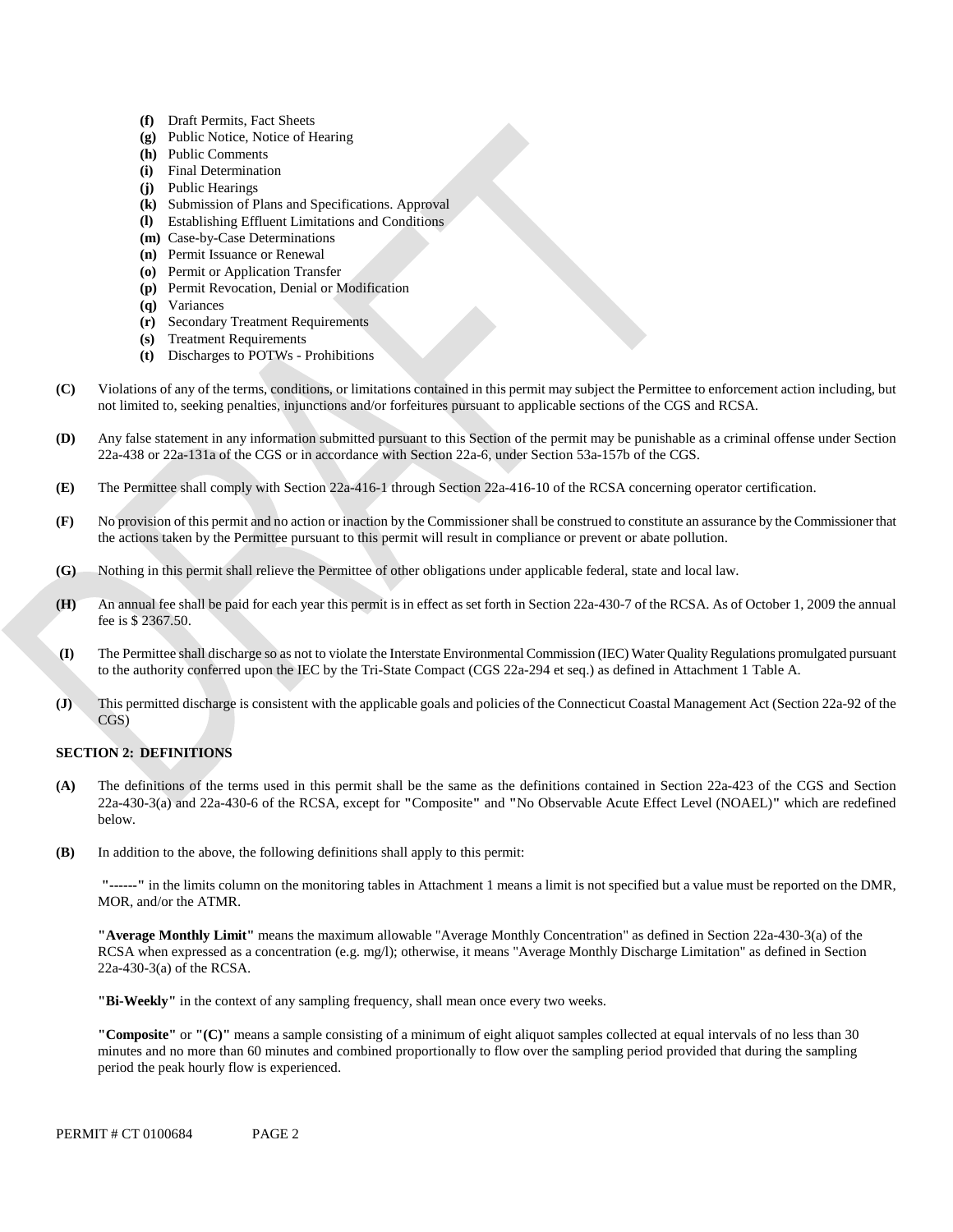**"Critical Test Concentration"** or **"(CTC)"** means the specified effluent dilution at which the Permittee is to conduct a single-concentration Aquatic Toxicity Test.

**"Daily Composite"** or **"(DC)"** means a composite sample taken over a full operating day consisting of grab samples collected at equal intervals of no more than sixty (60) minutes and combined proportionally to flow; or, a composite sample continuously collected over a full operating day proportionally to flow.

**"Daily Concentration"** means the concentration of a substance as measured in a daily composite sample, or, arithmetic average of all grab sample results defining a grab sample average.

**"Daily Quantity"** means the quantity of waste discharged during an operating day.

**"Geometric Mean"** is the **"**n**"**th root of the product of **"**n**"** observations.

**"Infiltration"** means water other than wastewater that enters a sewer system (including sewer system and foundation drains) from the ground through such means as defective pipes, pipe joints, connections, or manholes. Infiltration does not include, and is distinguished from, inflow.

**"Inflow"** means water other than wastewater that enters a sewer system (including sewer service connections) from sources such as, but not limited to, roof leaders, cellar drains, yard drains, area drains, drains from springs and swampy areas, cross connections between storm sewers and sanitary sewers, catch basins, cooling towers, storm waters, surface runoff, street wash waters, or drainage. Inflow does not include, and is distinguished from, infiltration.

**"Instantaneous Limit"** means the highest allowable concentration of a substance as measured by a grab sample, or the highest allowable measurement of a parameter as obtained through instantaneous monitoring.

**"In-stream Waste Concentration"** or **"(IWC)"** means the concentration of a discharge in the receiving water after mixing has occurred in the allocated zone of influence.

**"MGD"** means million gallons per day.

**"Maximum Daily Limit"** means the maximum allowable "Daily Concentration" (defined above) when expressed as a concentration (e.g. mg/l), otherwise, it means the maximum allowable "Daily Quantity" as defined above, unless it is expressed as a flow quantity. If expressed as a flow quantity it means **"**Maximum Daily Flow**"** as defined in Section 22a-430-3(a) of the RCSA.

**"Monthly Minimum Removal Efficiency"** means the minimum reduction in the pollutant parameter specified when the effluent average monthly concentration for that parameter is compared to the influent average monthly concentration.

**"NA"** as a Monitoring Table abbreviation means **"**not applicable**"**.

**"NR"** as a Monitoring Table abbreviation means **"**not required**"**.

**"No Observable Acute Effect Level"** or **"(NOAEL)"** means any concentration equal to or less than the critical test concentration in a single concentration (pass/fail) toxicity test, conducted pursuant to Section  $22a-430-3(i)(7)(A)(i)$  of the RCSA, demonstrating 90% or greater survival of test organisms at the CTC.

 December. **"Quarterly"** in the context of any sampling frequency, shall mean sampling is required in the months of March, June, September, and

**"Range During Sampling"** or **"(RDS)"** as a sample type means the maximum and minimum of all values recorded as a result of analyzing each grab sample of; 1) a Composite Sample, or, 2) a Grab Sample Average. For those Permittee with pH meters that provide continuous monitoring and recording, Range During Sampling means the maximum and minimum readings recorded with the continuous monitoring device during the Composite or Grab Sample Average sample collection.

**"Range During Month"** or **"(RDM)"** as a sample type means the lowest and the highest values of all of the monitoring data for the reporting month.

**"Sanitary Sewage"** means wastewaters from residential, commercial and industrial sources introduced by direct connection to the sewerage collection system tributary to the treatment works including non-excessive inflow/infiltration sources.

**"Semi-Annual"** in the context of any sampling frequency, shall mean the sample must be collected in the months of June and December.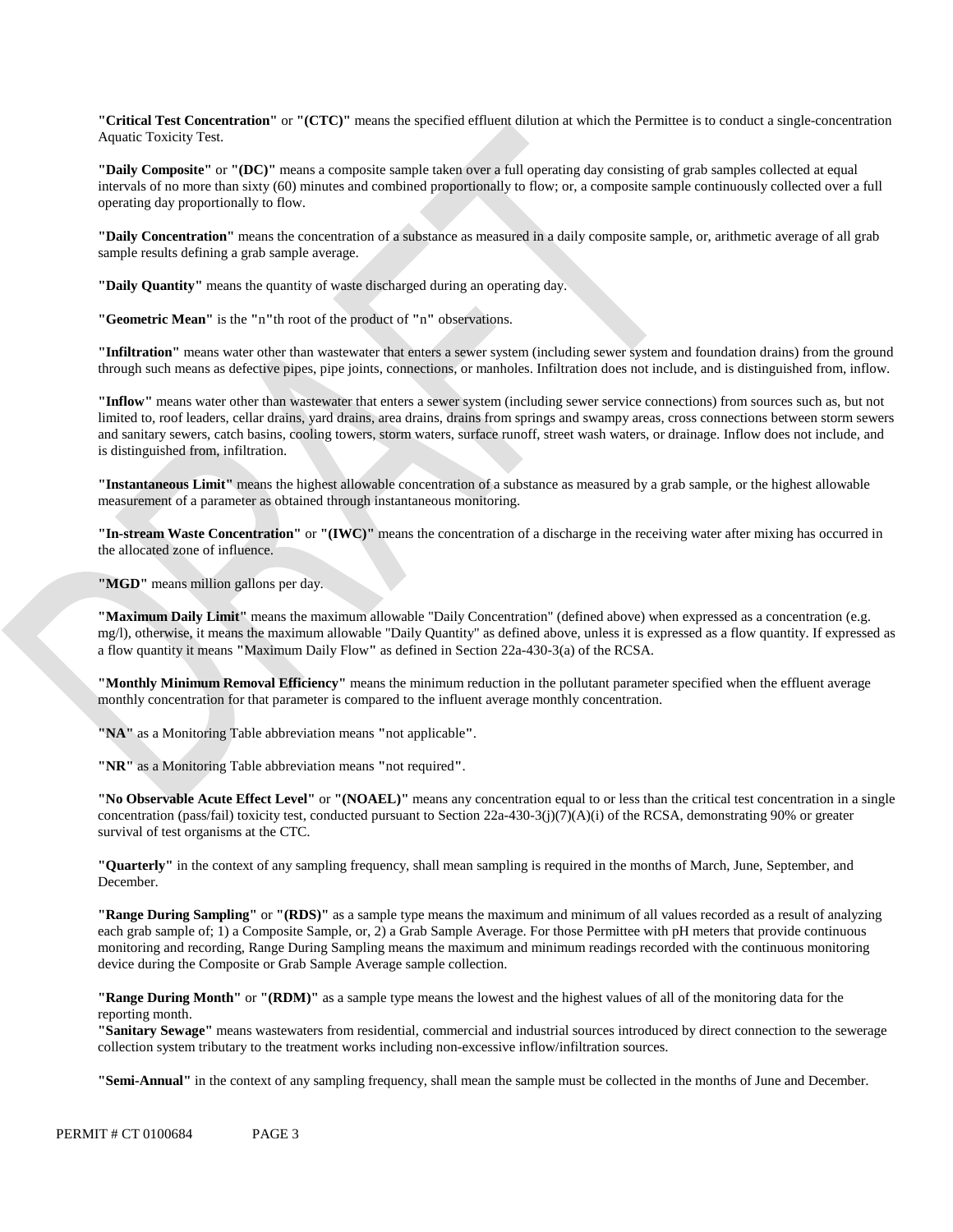**"Twice per Month"** in the context of any sampling frequency, mean two samples per calendar month collected no less than 12 days apart.

**"ug/l"** means micrograms per liter

**"Work Day"** in the context of a sampling frequency means, Monday through Friday excluding holidays.

### **SECTION 3: COMMISSIONER'S DECISION**

- **(A)** The Commissioner of Energy and Environmental Protection ("Commissioner") has issued a final decision and found continuance of the existing system to treat the discharge will protect the waters of the state from pollution. The Commissioner's decision is based on application #201813151 for permit reissuance received on October 11, 2018 and the administrative record established in the processing of that application.
- **(B)** The Commissioner hereby authorizes the Permittee to discharge in accordance with the provisions of this permit, the above referenced application, and all approvals issued by the Commissioner or his authorized agent for the discharges and/or activities authorized by, or associated with, this permit.
- **(C)** The Commissioner reserves the right to make appropriate revisions to the permit, if required after Public Notice, in order to establish any appropriate effluent limitations, schedules of compliance, or other provisions which may be authorized under the Federal Clean Water Act or the CGS or regulations adopted thereunder, as amended. The permit as modified or renewed under this paragraph may also contain any other requirements of the Federal Clean Water Act or CGS or regulations adopted thereunder which are then applicable.

### **SECTION 4: GENERAL LIMITATIONS AND OTHER CONDITIONS**

- **(A)** The Permittee shall not accept any new sources of non-domestic wastewater conveyed to its POTW through its sanitary sewerage system or by any means other than its sanitary sewage system unless the generator of such wastewater; (a) is authorized by a permit issued by the Commissioner under Section 22a-430 CGS (individual permit), or, (b) is authorized under Section 22a-430b (general permit), or, (c) has been issued an emergency or temporary authorization by the Commissioner under Section 22a-6k. All such non-domestic wastewaters shall be processed by the POTW via receiving facilities at a location and in a manner prescribed by the Permittee which are designed to contain and control any unplanned releases.
- **(B)** No new discharge of domestic sewage from a single source to the POTW in excess of 50,000 gallons per day shall be allowed by the Permittee until the Permittee has notified in writing the Connecticut Department of Energy and Environmental Protection, Bureau of Water Protection and Land Reuse, Water Planning and Management Division, Municipal Wastewater Section, 79 Elm Street, Hartford, CT 06106- 5127 of said new discharge.
- **(C)** The Permittee shall maintain a system of user charges based on actual use sufficient to operate and maintain the POTW (including the collection system) and replace critical components.
- **(D)** The Permittee shall maintain a sewer use ordinance that is consistent with the Model Sewer Ordinance for Connecticut Municipalities prepared by the Department of Energy and Environmental Protection. The Commissioner of Energy and Environmental Protection alone may authorize certain discharges which may not conform to the Model Sewer Ordinance.
- **(E)** No sludge deposits-solid refuse-floating solids oils and grease-scum except for small amounts that may result from the discharge from a grease waste treatment facility providing appropriate treatment and none exceeding levels necessary to protect and maintain all designated uses.
- **(F)** No color resulting in obvious discoloration of the surface water outside of any designated zone of influence.
- **(G)** No suspended and settleable solids in concentrations or combinations which would impair the designated uses; none aesthetically objectionable; none which would significantly alter the physical or chemical composition of bottom sediments; none which would adversely impact organisms living in or on the bottom sediment.
- **(H)** No silt or sand deposits other than of natural origin except as may result from normal road maintenance and construction activity provided all reasonable controls or Best Management Practices are used in such activities and all designated uses are protected and maintained.
- **(I)** No turbidity other than of natural origin except as may result from normal agricultural, road maintenance, or construction activity, or discharge from a waste treatment facility providing appropriate treatment, dredging activity or discharge of dredged or fill materials provided all reasonable controls and Best Management Practices are used to control turbidity and none exceeding levels necessary to protect and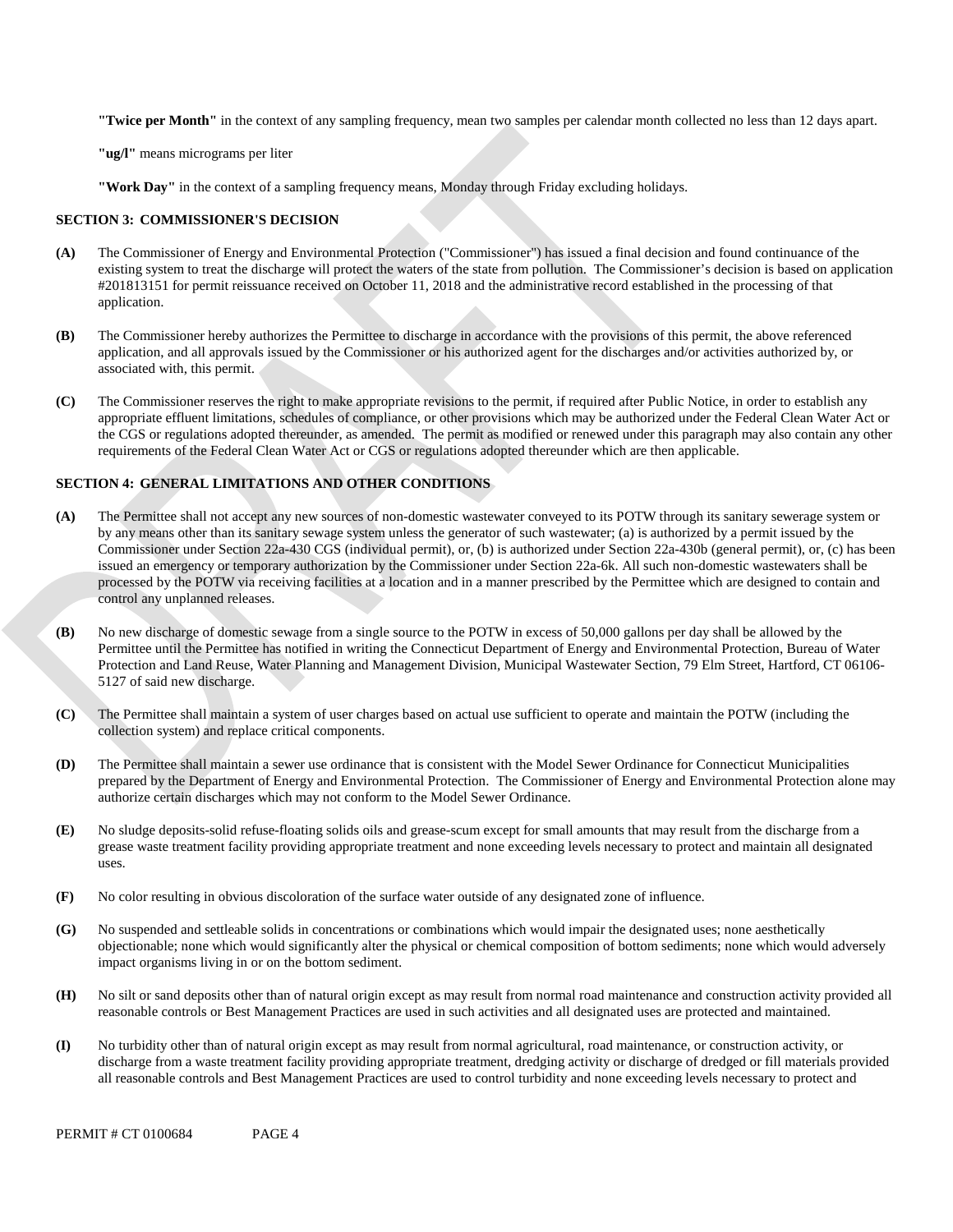maintain all designated uses.

- **(J)** Taste and odor as naturally occurs and none that would impair any uses specifically assigned to this Class.
- **(K)** No discharge from the permitted facility shall cause acute or chronic toxicity in the receiving water body beyond any Zone Of Influence (ZOI) specifically allocated to that discharge in this permit.
- **(L)** The Permittee shall maintain an alternate power source adequate to provide full operation of all pump stations in the sewerage collection system and to provide a minimum of primary treatment and disinfection at the water pollution control facility to insure that no discharge of untreated wastewater will occur during a failure of a primary power source.
- **(M)** The average monthly effluent concentration shall not exceed 15% of the average monthly influent concentration for BOD5 and Total Suspended Solids for all daily composite samples taken in any calendar month.
- **(N)** Any new or increased amount of sanitary sewage discharge to the sewer system is prohibited where it will cause a dry weather overflow or exacerbate an existing dry weather overflow.
- **(O)** Sludge Conditions
	- **(1)** The Permittee shall comply with all existing federal and state laws and regulations that apply to sewage sludge use and disposal practices, including but not limited to 40 CFR Part 503.
	- **(2)** If an applicable management practice or numerical limitation for pollutants in sewage sludge more stringent than existing federal and state regulations is promulgated under Section 405(d) of the Clean Water Act (CWA), this permit shall be modified or revoked and reissued to conform to the promulgated regulations.
	- **(3)** The Permittee shall give prior notice to the Commissioner of any change(s) planned in the Permittee' sludge use or disposal practice. A change in the Permittee' sludge use or disposal practice may be a cause for modification of the permit.
	- **(4)** Testing for inorganic pollutants shall follow "Test Methods for Evaluating Solid Waste, Physical/Chemical Methods", EPA Publication SW-846 as updated and/or revised.
- **(P)** This permit becomes effective on the 1st day of the month following the date of signature of the Commissioner or designee.
- **(Q)** When the arithmetic mean of the average daily flow from the POTW for the previous 180 days exceeds 90% of the design flow rate, the Permittee shall develop and submit within one year, for the review and approval of the Commissioner, a plan to accommodate future increases in flow to the plant. This plan shall include a schedule for completing any recommended improvements and a plan for financing the improvements.
- **(R)** When the arithmetic mean of the average daily BOD5 or TSS loading into the POTW for the previous 180 days exceeds 90% of the design load rate, the Permittee shall develop and submit for the review and approval of the Commissioner within one year, a plan to accommodate future increases in load to the plant. This plan shall include a schedule for completing any recommended improvements and a plan for financing the improvements.
- **(S)** On or before July 31<sup>st</sup> of each calendar year the main flow meter shall be calibrated by an independent contractor in accordance with the manufacturer's specifications. The actual record of the calibration shall be retained onsite and, upon request, the Permittee shall submit to the Commissioner a copy of that record.
- **(T)** The Permittee shall operate and maintain all processes as installed in accordance with the approved plans and specifications and as outlined in the associated operation and maintenance manual. This includes but is not limited to all preliminary treatment processes, primary treatment processes, recycle pumping processes, anaerobic treatment processes, anoxic treatment processes, aerobic treatment processes, flocculation processes, effluent filtration processes or any other processes necessary for the optimal removal of pollutants. The Permittee shall not bypass or fail to operate any of the aforementioned processes without the written approval of the Commissioner.
- **(U)** The Permittee is hereby authorized to accept septage at the treatment facility; or other locations as approved by the Commissioner.
- **(V)** The temperature of any discharge shall not increase the temperature of the receiving stream above 83ºF, or, in any case, raise the temperature of the receiving stream by more than 4ºF beyond the permitted zone of influence. The incremental temperature increase in coastal and marine waters is limited to 1.5°F during the period including July, August and September.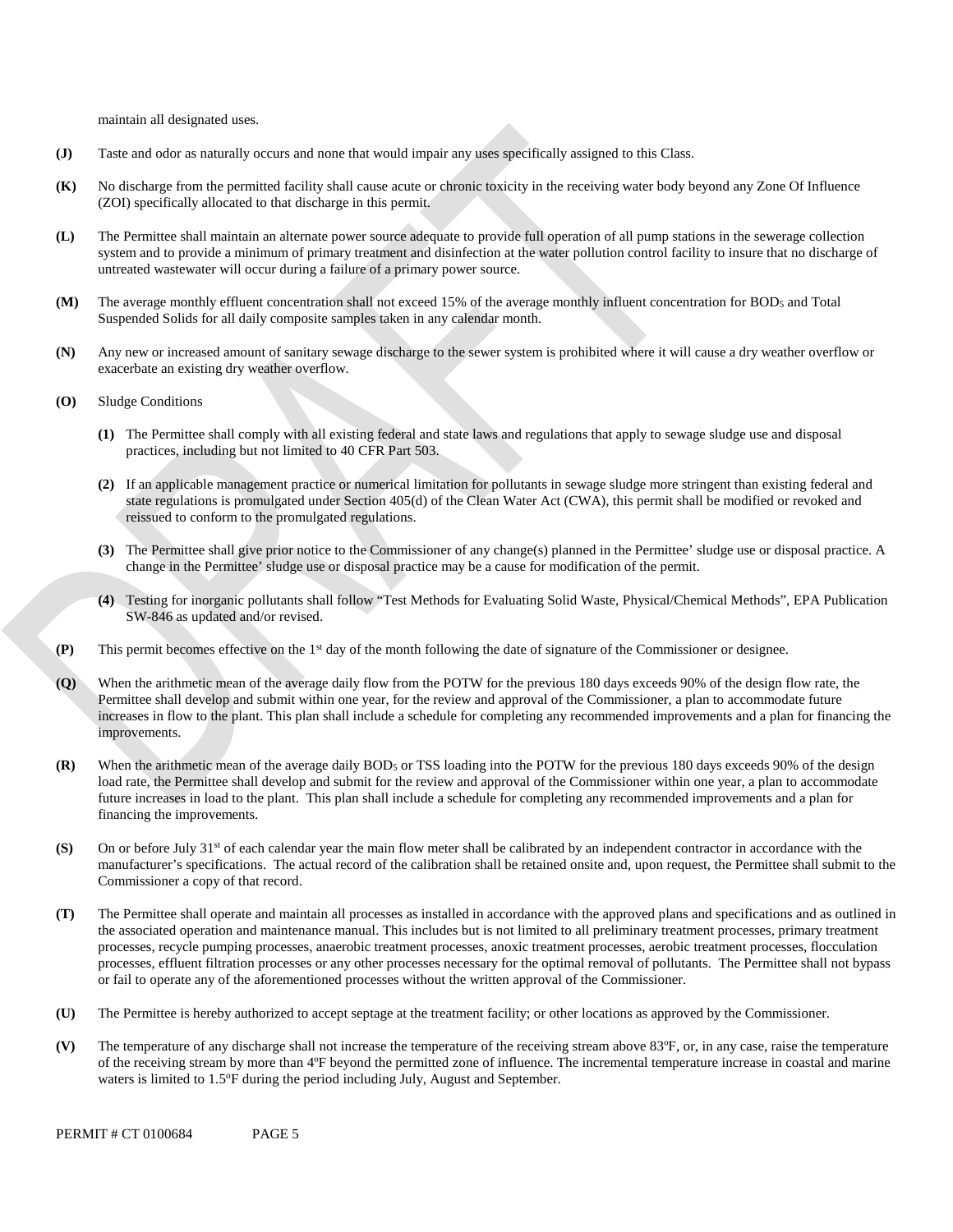### **SECTION 5: SPECIFIC EFFLUENT LIMITATIONS AND MONITORING REQUIREMENTS**

- **(A)** The discharge(s) shall not exceed and shall otherwise conform to the specific terms and conditions listed in this permit. The discharge is restricted by, and shall be monitored in accordance with Tables A through F incorporated in this permit as Attachment 1.
- **(B)** The Permittee shall monitor the performance of the treatment process in accordance with the Monthly Operating Report (MOR) incorporated in this permit as Attachment 2.

### **SECTION 6: SAMPLE COLLECTION, HANDLING and ANALYTICAL TECHNIQUES**

- **(A)** Chemical Analysis
	- **(1)** Chemical analyses to determine compliance with effluent limits and conditions established in this permit shall be performed using the methods approved pursuant to the Code of Federal Regulations, Part 136 of Title 40 (40 CFR 136) unless an alternative method has been approved in writing pursuant to 40 CFR 136.4 or as provided in Section 22a-430-3-(j)(7) of the RCSA. Chemicals which do not have methods of analysis defined in 40 CFR 136 or the RCSA shall be analyzed in accordance with methods specified in this permit.
	- **(2)** All metals analyses identified in this permit shall refer to analyses for Total Recoverable Metal, as defined in 40 CFR 136 unless otherwise specified.
	- **(3)** Grab samples shall be taken during the period of the day when the peak hourly flow is normally experienced.
	- **(4)** Samples collected for bacteriological examination shall be collected between the hours of 11 a.m. and 3 p.m. or at that time of day when the peak hourly flow is normally experienced.
	- **(5)** The Minimum Levels specified below represent the concentrations at which quantification must be achieved and verified during the chemical analyses for the parameters identified in Attachment 1, Table C. Analyses for these parameters must include check standards within ten percent of the specified Minimum Level or calibration points equal to or less than the specified Minimum Level.

Parameter **Minimum Level** Arsenic, Total 0.005 mg/l Mercury, Total 0.0002 mg/l Cyanide, Amenable 0.010 mg/l

- **(6)** The value of each parameter for which monitoring is required under this permit shall be reported to the maximum level of accuracy and precision possible consistent with the requirements of this Section of the permit.
- **(7)** Effluent analyses for which quantification was verified during the analysis at or below the minimum levels specified in this Section and which indicate that a parameter was not detected shall be reported as "less than x" where 'x ' is the numerical value equivalent to the analytical method detection limit for that analysis.
- **(8)** Results of effluent analyses which indicate that a parameter was not present at a concentration greater than or equal to the Minimum Level specified for that analysis shall be considered equivalent to zero (0.0) for purposes of determining compliance with effluent limitations or conditions specified in this permit.
- **(B)** Acute Aquatic Toxicity Test
	- **(1)** Samples for monitoring of Acute Aquatic Toxicity shall be collected and handled as prescribed in "Methods for Measuring the Acute Toxicity of Effluents and Receiving Waters to Freshwater and Marine Organisms" (EPA-821-R-02-012).
		- Samples shall be held at 0 6ºC until Acute Aquatic Toxicity testing is initiated. **(a)** Composite samples shall be chilled as they are collected. Grab samples shall be chilled immediately following collection.
		- **(b)** Effluent samples shall not be dechlorinated, filtered, or, modified in any way, prior to testing for Acute Aquatic Toxicity unless specifically approved in writing by the Commissioner for monitoring at this facility. Facilities with effluent dechlorination and/or filtration designed as part of the treatment process are not required to obtain approval from the Commissioner.
		- **(c)** Samples shall be taken at the final effluent for Acute Aquatic Toxicity unless otherwise approved in writing by the Commissioner for monitoring at this facility.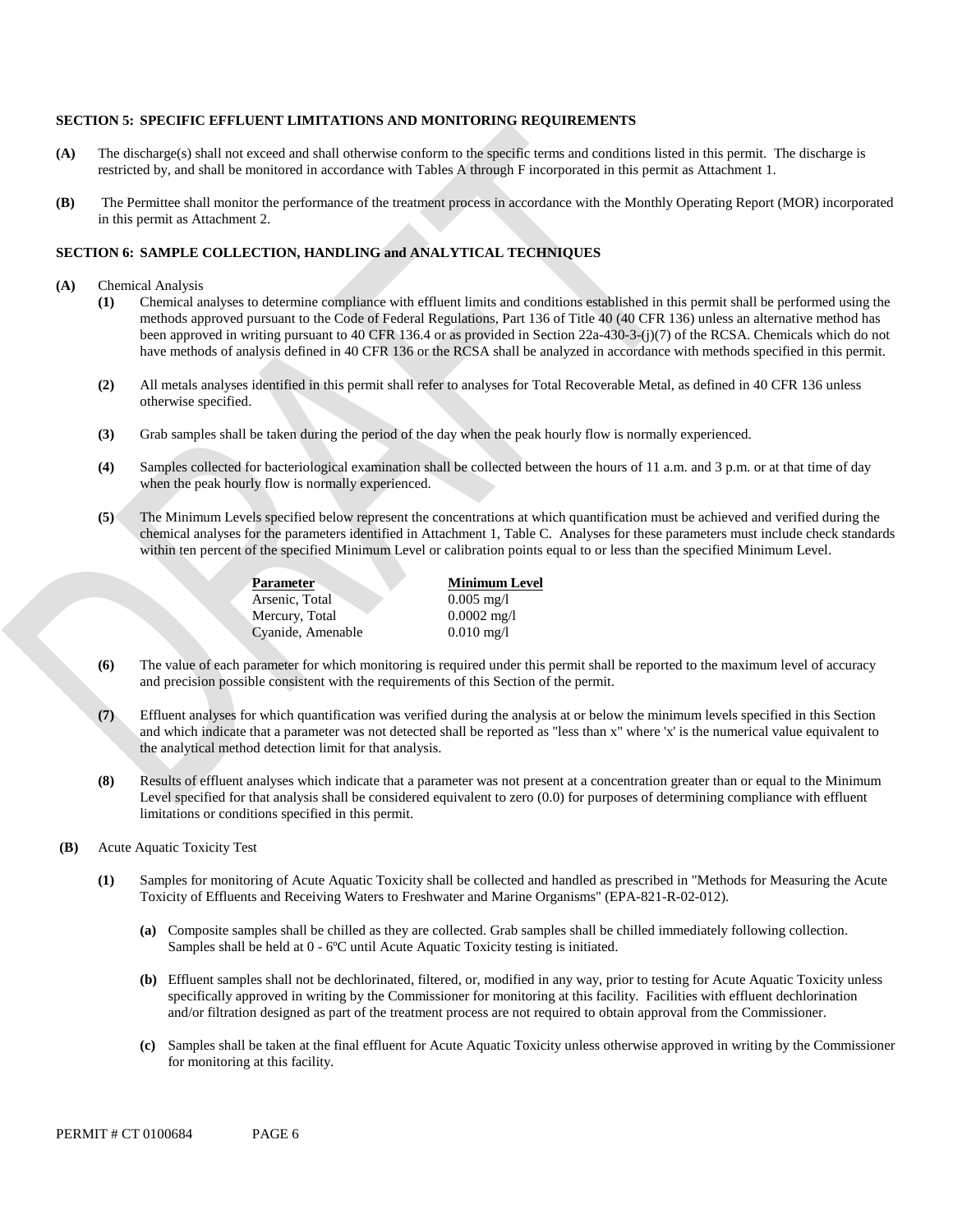- **(d)** Chemical analyses of the parameters identified in Attachment 1, Table C shall be conducted on an aliquot of the same sample tested for Acute Aquatic Toxicity.
	- **(i)** At a minimum, pH, salinity, total alkalinity, total hardness, and total residual chlorine shall be measured in the effluent sample and, during Acute Aquatic Toxicity tests, in the highest concentration of the test and in the dilution (control) water at the beginning of the test and at test termination. If total residual chlorine is not detected at test initiation, it does not need to be measured at test termination. Dissolved oxygen, pH, and temperature shall be measured in the control and all test concentrations at the beginning of the test, daily thereafter, and at test termination. Salinity shall be measured in each test concentration at the beginning of the test and at test termination.
- **(e)** Tests for Acute Aquatic Toxicity shall be initiated within 36 hours of sample collection.
- **(2)** Monitoring for Acute Aquatic Toxicity to determine compliance with the permit condition on Acute Aquatic Toxicity (invertebrate) shall be conducted for 48 hours utilizing neonatal (less than 24 hours old) *Daphnia pulex*.
- **(3)** Monitoring for Acute Aquatic Toxicity to determine compliance with the permit condition on Acute Aquatic Toxicity (vertebrate) shall be conducted for 48 hours utilizing larval (1 to 14-day old with no more than 24 hours range in age) *Pimephales promelas*.
- **(4)** Tests for Acute Aquatic Toxicity shall be conducted as prescribed for static non-renewal acute tests in "Methods for measuring the Acute Aquatic Toxicity of Effluents and Receiving Waters to Freshwater and Marine Organisms" (EPA/821-R-02-012), except as specified below.
	- **(a)** For Acute Aquatic Toxicity limits, and for monitoring only conditions, expressed as a NOAEL value, Pass/Fail (single concentration) tests shall be conducted at a specified Critical Test Concentration (CTC) equal to the Aquatic Toxicity limit,  $(100\%$  in the case of monitoring only conditions), as prescribed in Section 22a-430-3(j)(7)(A)(i) of the RCSA.
	- **(b)** Organisms shall not be fed during the tests.
	- **(c)** Synthetic freshwater prepared with deionized water adjusted to a hardness of 50±5 mg/L as CaCO3 shall be used as dilution water in the tests.
	- **(d)** Copper nitrate shall be used as the reference toxicant.
- **(5)** For monitoring only conditions, toxicity shall be demonstrated when the results of a valid pass/fail Acute Aquatic Toxicity indicates less than 90% survival in the effluent at the CTC (100%).

#### **SECTION 7: RECORDING AND REPORTING REQUIREMENTS**

- **(A)** The Permittee and/or the Signatory Authority shall continue to report the results of chemical analyses and any aquatic toxicity test required above in Section 5 and the referenced Attachment 1 by electronic submission of DMRs under this permit to the Department using NetDMR in satisfaction of the DMR submission requirement of this permit. The report shall include a detailed explanation of any violations of the limitations specified. DMRs shall be submitted electronically to the Department no later than the 15th day of the month following the month in which samples are collected.
	- **(1)** For composite samples, from other than automatic samplers, the instantaneous flow and the time of each aliquot sample collection shall be recorded and maintained at the POTW.
- **(B)** Complete and accurate test data, including percent survival of test organisms in each replicate test chamber, LC<sub>50</sub> values and 95% confidence intervals for definitive test protocols, and all supporting chemical/physical measurements performed in association with any aquatic toxicity test, shall be entered on the Aquatic Toxicity Monitoring Report form (ATMR) and sent to the Bureau of Water Protection and Land Reuse at the address specified below by the 15<sup>th</sup> day of the month following the month in which samples are collected:

ATTN: Municipal Wastewater Monitoring Coordinator Connecticut Department of Energy and Environmental Protection Bureau of Water Protection and Land Reuse Water Planning and Management Division 79 Elm Street Hartford, Connecticut 06106-5127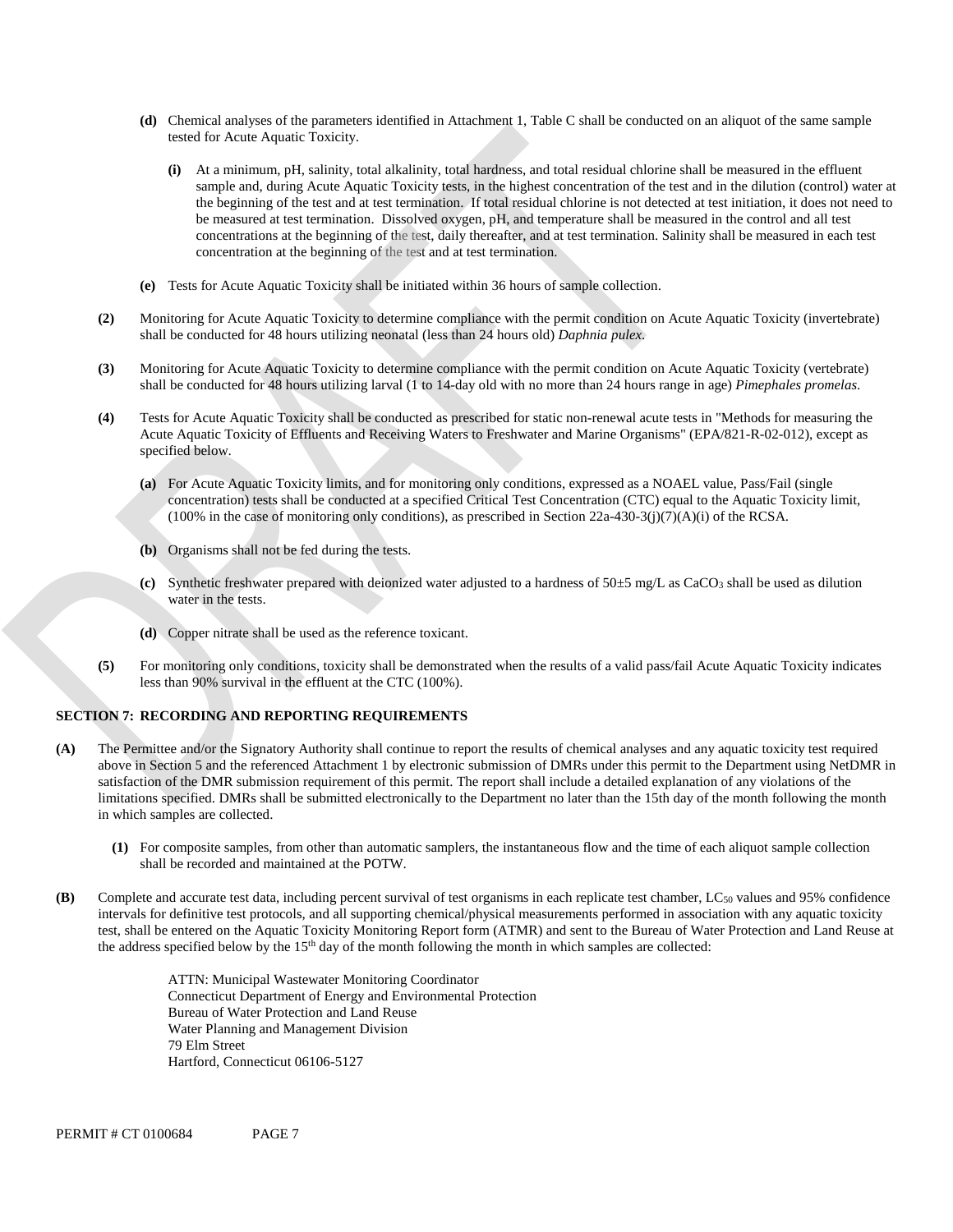**(C)** The results of the process monitoring required above in Section 5 shall be entered on the Monthly Operating Report (MOR) form, included herein as Attachment 2, and reported to the Bureau of Water Protection and Land Reuse. The MOR report shall also be accompanied by a detailed explanation of any violations of the limitations specified. The MOR must be received at the address specified above in Section 7 (B) of this permit by the 15th day of the month following the month in which the data and samples are collected.

### **SECTION 8: RECORDING AND REPORTING OF VIOLATIONS, ADDITIONAL TESTING REQUIREMENTS, BYPASSES, MECHANICAL FAILURES, AND MONITORING EQUIPMENT FAILURES**

- **(A)** If any Acute Aquatic Toxicity sample analysis indicates toxicity, or that the test was invalid, an additional sample of the effluent shall be collected and tested for Acute Aquatic Toxicity and associated chemical parameters, as described above in Section 5 and Section 6, and the results reported to the Bureau of Water Protection and Land Reuse (Attn: Aquatic Toxicity) via the ATMR form (see Section 7 (B)) within 30 days of the previous test. These test results shall also be reported on the next month's DMR report pursuant to Section 7 (A). The results of all toxicity tests and associated chemical parameters, valid and invalid, shall be reported.
- **(B)** If any two consecutive Acute Aquatic Toxicity test results or any three Acute Aquatic Toxicity test results in a twelve month period indicates toxicity, the Permittee shall immediately take all reasonable steps to eliminate toxicity wherever possible and shall submit a report, to the Bureau of Water Protection and Land Reuse (Attn: Aquatic Toxicity), for the review and written approval of the Commissioner in accordance with Section 22a-430-3(j)(10)(c) of the RCSA describing proposed steps to eliminate the toxic impact of the discharge on the receiving water body. Such a report shall include a proposed time schedule to accomplish toxicity reduction and the Permittee shall comply with any schedule approved by the Commissioner.
- **(C)** Sewage Right-to-Know Electronic Bypass Reporting
	- **(1)** Section 22a-430-3(k) of the RCSA shall apply in all instances of bypass including a bypass of the treatment plant or a component of the sewage collection system planned during required maintenance. The Department of Energy and Environmental Protection, Bureau of Water Protection and Land Reuse, Water Planning and Management Division, Municipal Wastewater, the Department of Public Health, Water Supply Section and Recreation Section, and the local Director of Health shall be notified within 2 hours of the Permittee learning of the event via online reporting in a format approved by the Commissioner. A final incident report shall be submitted to the Department of Energy and Environmental Protection, Bureau of Water Protection and Land Reuse, Water Planning and Management Division, Municipal Wastewater within five days of the Permittee learning of each occurrence of a discharge or bypass of untreated or partially treated sewage via online reporting in a format approved by the Commissioner.

If the online reporting system is nonfunctional, then the Permittee shall notify DEEP via telephone during normal business hours (8:30 a.m. to 4:30 p.m. Monday through Friday) at (860) 424-3704 or after hours to the DEEP Emergency Response Unit at (860) 424-3338 and the Department of Public Health at (860) 509-8000 with the final incident report being submitted online.

- **(D)** Section 22a-430-3(j) 11 (D) of the RCSA shall apply in the event of any noncompliance with a maximum daily limit and/or any noncompliance that is greater than two times any permit limit. The Permittee shall notify in the same manner as in paragraph C (1) of this Section, the Department of Energy and Environmental Protection, Bureau of Water Protection and Land Reuse, Water Planning and Management Division, Municipal Wastewater Section except, if the online reporting system is nonfunctional and the noncompliance occurs outside normal working hours (8:30 a.m. to 4:30 p.m. Monday through Friday) the Permittee may wait to make the verbal report until 10:30 am of the next business day after learning of the noncompliance.
- next business day after learning of the failure. **(E)** Section 22a-430-3(j) 8 of the RCSA shall apply in all instances of monitoring equipment failures that prevent meeting the requirements in this permit. In the event of any such failure of the monitoring equipment including, but not limited to, loss of refrigeration for an autosampler or lab refrigerator or loss of flow proportion sampling ability, the Permittee shall notify in the same manner as in paragraph C (1) of this Section, the Department of Energy and Environmental Protection, Bureau of Water Protection and Land Reuse, Water Planning and Management Division, Municipal Wastewater Section except, if the online reporting system is nonfunctional and the failure occurs outside normal working hours (8:30 a.m. to 4:30 p.m. Monday through Friday) the Permittee may wait to make the verbal report until 10:30 am of the
- major component of the treatment facilities which the Permittee may have reason to believe would result in an effluent violation. **(F)** In addition to the reporting requirements contained in Section 22a-430-3(i), (j), and (k) of the Regulations of Connecticut State Agencies, the Permittee shall notify in the same manner as in paragraph C (1) of this Section, the Department of Energy and Environmental Protection, Bureau of Water Protection and Land Reuse, Water Planning and Management Division, Municipal Wastewater concerning the failure of any major component of the treatment facilities which the Permittee may have reason to believe would result in an effluent violation.<br>PERMIT # CT 0100684 PAGE 8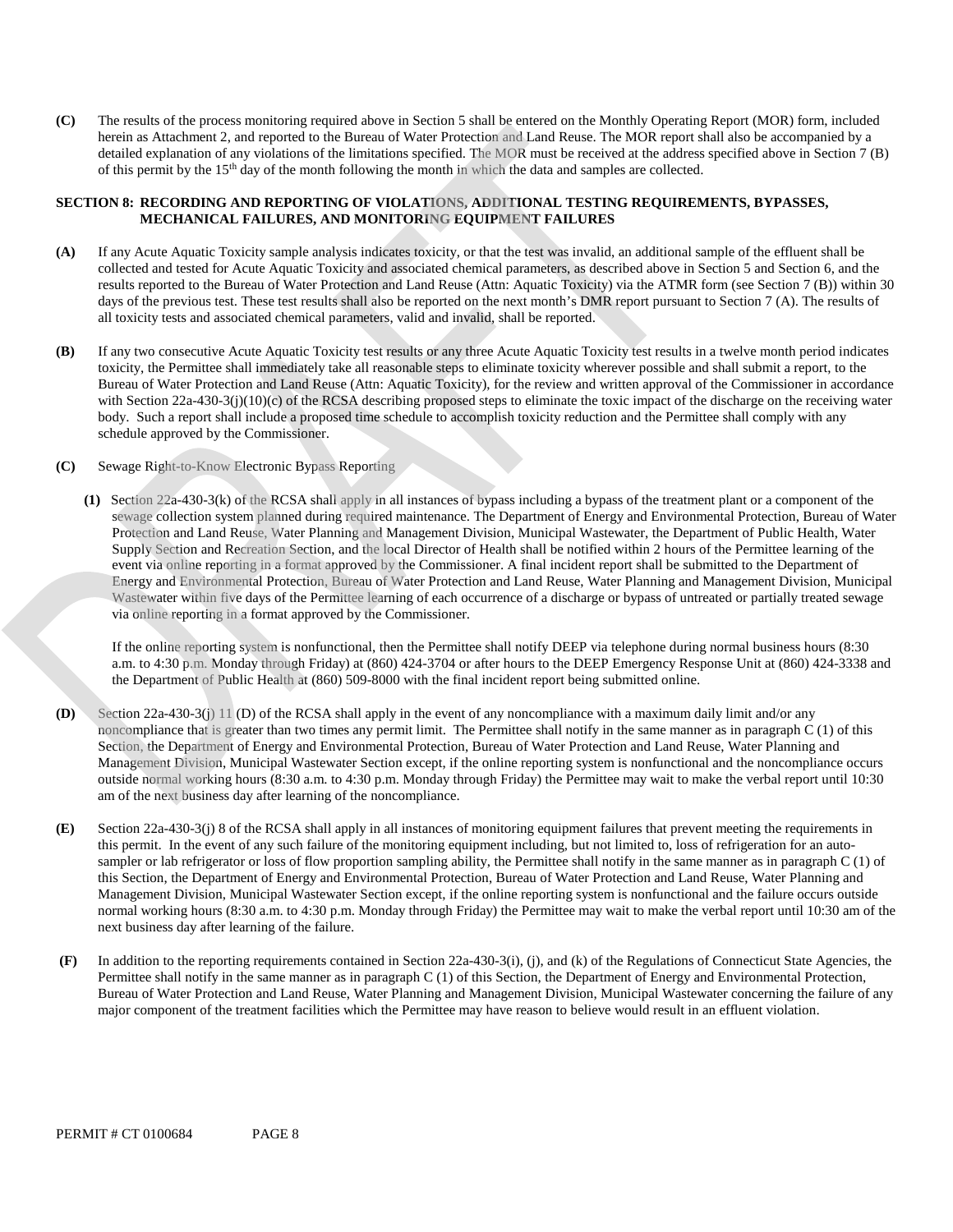\_\_\_\_\_\_\_\_\_\_\_\_\_\_\_\_\_\_\_\_\_\_\_\_\_\_\_\_ Brian P. Thompson Acting Bureau Chief Bureau of Water Protection and Land Reuse

PERMIT # CT 0100684 PAGE 9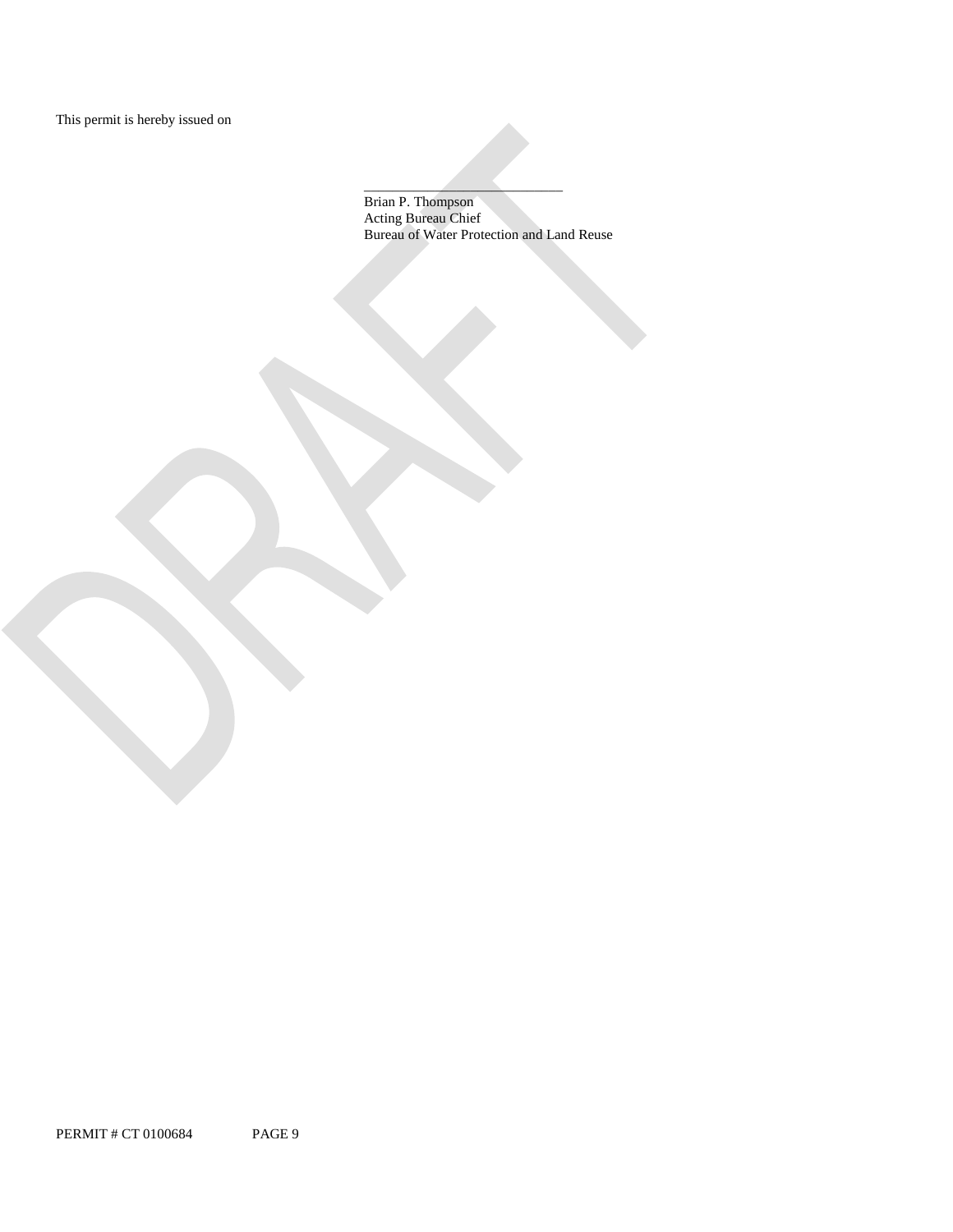## ATTACHMENT 1

Tables A through F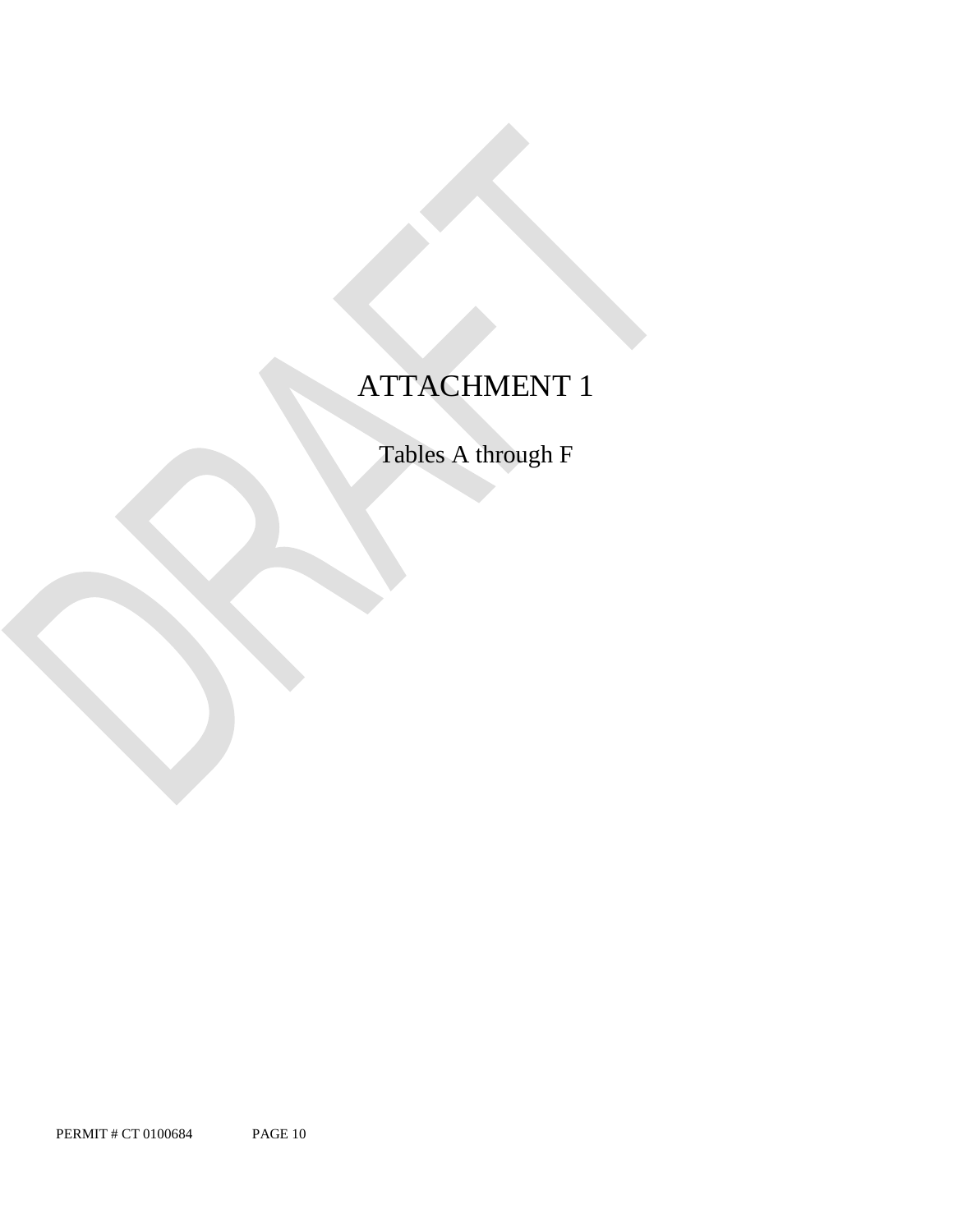## **TABLE A**

| Discharge Serial Number (DSN): 001-1                                     |                                                                            |                                    |                                         |                         | Monitoring Location: 1                    |                                                                           |                        |                              |                              |                                                                |
|--------------------------------------------------------------------------|----------------------------------------------------------------------------|------------------------------------|-----------------------------------------|-------------------------|-------------------------------------------|---------------------------------------------------------------------------|------------------------|------------------------------|------------------------------|----------------------------------------------------------------|
| <b>Wastewater Description: Sanitary Sewage</b>                           |                                                                            |                                    |                                         |                         |                                           |                                                                           |                        |                              |                              |                                                                |
|                                                                          | Monitoring Location Description: Final Effluent                            |                                    |                                         |                         |                                           |                                                                           |                        |                              |                              |                                                                |
| Allocated Zone of Influence (ZOI): 504 cfs                               |                                                                            |                                    |                                         |                         | In-stream Waste Concentration (IWC): 1 %  |                                                                           |                        |                              |                              |                                                                |
| <b>PARAMETER</b>                                                         | <b>Units</b>                                                               | <b>FLOW/TIME BASED MONITORING</b>  |                                         |                         | <b>INSTANTANEOUS</b><br><b>MONITORING</b> |                                                                           |                        |                              | <b>REPORT</b><br><b>FORM</b> | <b>Minimum</b><br>Level<br>Analysis<br><b>See Section</b><br>6 |
|                                                                          |                                                                            | Average<br><b>Monthly</b><br>Limit | <b>Maximum</b><br><b>Daily</b><br>Limit | <b>Sample</b><br>Freq.  | <b>Sample</b><br>type                     | <b>Instantaneous</b><br>Limit or<br><b>Required</b><br>Range <sup>3</sup> | <b>Sample</b><br>Freq. | <b>Sample</b><br><b>Type</b> |                              |                                                                |
| Alkalinity                                                               | mg/l                                                                       | <b>NA</b>                          | <b>NA</b>                               | NR                      | NA                                        | ------                                                                    | Monthly                | Grab                         | <b>MOR</b>                   |                                                                |
| Biochemical Oxygen Demand $(5 \text{ day})^1$<br>See remarks (D) and (E) | mg/1                                                                       | 30                                 | 50                                      | $3$ /week               | Daily Composite                           | <b>NA</b>                                                                 | NR                     | $_{\rm NA}$                  | <b>DMR/MOR</b>               |                                                                |
| Fecal coliform                                                           | Colonies<br>per100 ml                                                      | <b>NA</b>                          | <b>NA</b>                               | <b>NR</b>               | NA                                        | see remark (B)<br>below                                                   | $3$ /week              | Grab                         | <b>DMR/MOR</b>               |                                                                |
| Fecal coliform                                                           | Percent of<br>samples<br>exceeding 260<br>colonies per100<br>$\mathbf{ml}$ | NA                                 | <b>NA</b>                               | <b>NR</b>               | NA                                        | <10                                                                       | $3$ /week              | Grab                         | <b>DMR/MOR</b>               |                                                                |
| Enterococci, See remark (C) below                                        | Colonies<br>per100 ml                                                      | NA                                 | <b>NA</b>                               | <b>NR</b>               | NA                                        | 500                                                                       | $3$ /week              | Grab                         | <b>DMR/MOR</b>               |                                                                |
| Flow                                                                     | MGD                                                                        | ------                             | $-----1$                                | Continuous <sup>2</sup> | Average Daily<br>Flow                     | <b>NA</b>                                                                 | <b>NR</b>              | NA                           | <b>DMR/MOR</b>               |                                                                |
| Nitrogen, Ammonia (total as N)                                           | mg/l                                                                       | <b>NA</b>                          | $-----$                                 | Monthly                 | Daily Composite                           | <b>NA</b>                                                                 | <b>NR</b>              | NA                           | <b>MOR</b>                   |                                                                |
| Nitrogen, Nitrate (total as N)                                           | mg/l                                                                       | NA                                 | $-----$                                 | Monthly                 | Daily Composite                           | NA                                                                        | <b>NR</b>              | NA                           | <b>MOR</b>                   |                                                                |
| Nitrogen, Nitrite (total as N)                                           | mg/1                                                                       | <b>NA</b>                          | $- - - - - -$                           | Monthly                 | Daily Composite                           | NA                                                                        | <b>NR</b>              | NA                           | <b>MOR</b>                   |                                                                |
| Nitrogen, Total Kjeldahl                                                 | mg/1                                                                       | NA                                 | $-----1$                                | Monthly                 | Daily Composite                           | NA                                                                        | $\rm NR$               | NA                           | <b>MOR</b>                   |                                                                |
| Nitrogen, Total                                                          | mg/1                                                                       | NA                                 | $------$                                | Monthly                 | Daily Composite                           | NA                                                                        | <b>NR</b>              | <b>NA</b>                    | <b>MOR</b>                   |                                                                |
| Nitrogen, Total                                                          | lbs/day                                                                    | $\rm NA$                           | ------                                  | Monthly                 | Daily Composite                           | NA                                                                        | NR                     | $_{\rm NA}$                  | <b>MOR</b>                   |                                                                |
| Oxygen, Dissolved                                                        | mg/1                                                                       | NA                                 | <b>NA</b>                               | NR                      | NA                                        | ------                                                                    | Work Day               | Grab                         | <b>MOR</b>                   |                                                                |
| pH                                                                       | S.U.                                                                       | NA                                 | <b>NA</b>                               | <b>NR</b>               | NA                                        | $6 - 9$                                                                   | Work Day               | Grab                         | <b>DMR/MOR</b>               |                                                                |
| Phosphate, Ortho                                                         | mg/1                                                                       | NA                                 | $-----1$                                | Monthly                 | Daily Composite                           | NA                                                                        | <b>NR</b>              | NA                           | <b>MOR</b>                   |                                                                |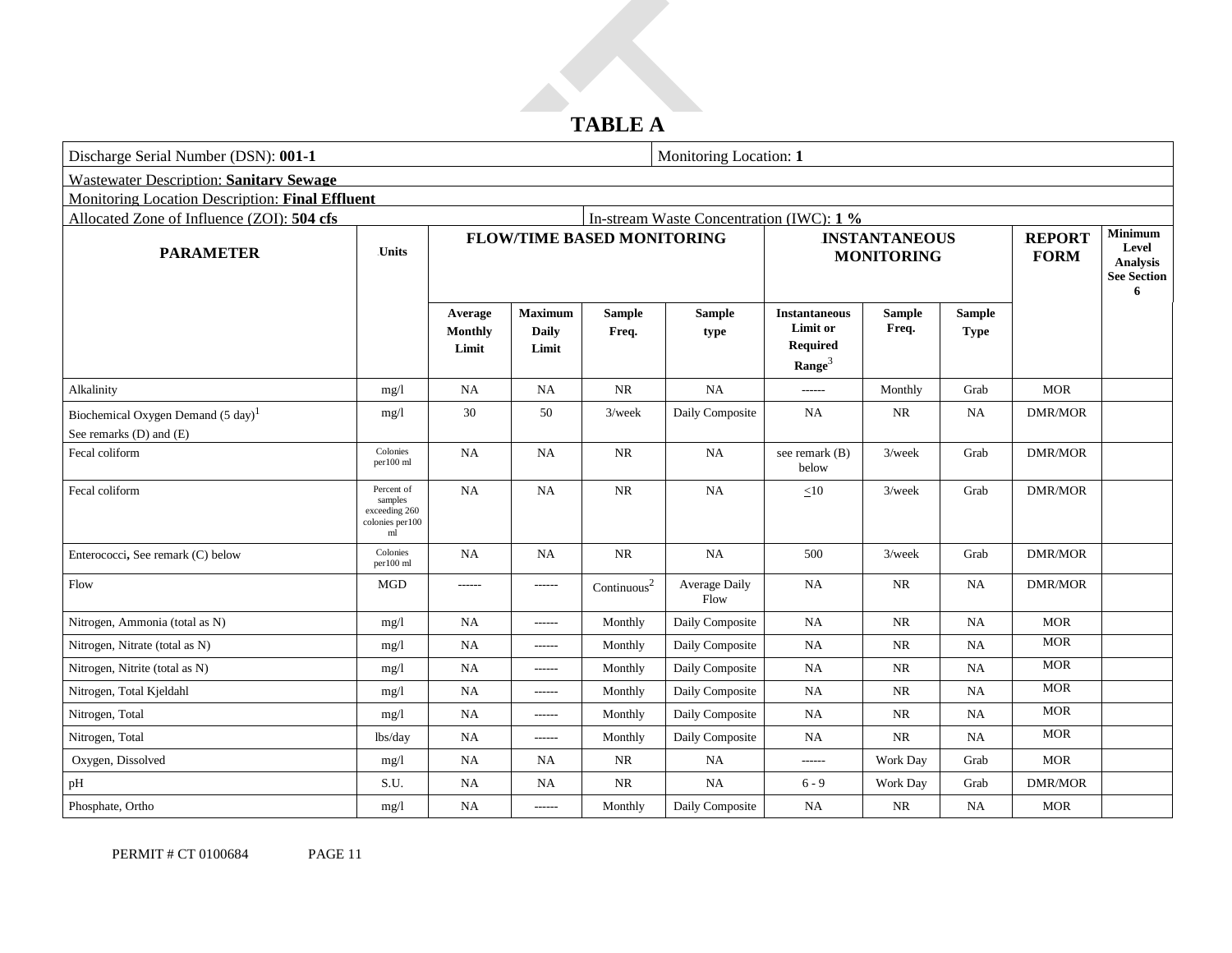| Phosphorus, Total                                              | mg/l                                     | <b>NA</b> | $- - - - - -$ | Monthly   | Daily Composite | <b>NA</b>     | <b>NR</b>  | <b>NA</b> | DMR/MOR    |  |
|----------------------------------------------------------------|------------------------------------------|-----------|---------------|-----------|-----------------|---------------|------------|-----------|------------|--|
| Solids, Settleable                                             | m1/1                                     | NA        | <b>NA</b>     | NR        | <b>NA</b>       | -------       | Work Day   | Grab      | <b>MOR</b> |  |
| Solids, Total Suspended <sup>1</sup> , See remarks (D) and (E) | mg/l                                     | 30        | 50            | $3$ /week | Daily Composite | <b>NA</b>     | <b>NA</b>  | <b>NA</b> | DMR/MOR    |  |
| Temperature                                                    | $\mathrm{P}_{\mathrm{F}}$                | <b>NA</b> | <b>NA</b>     | <b>NR</b> | <b>NA</b>       | $- - - - - -$ | Work Day   | Grab      | <b>MOR</b> |  |
| Turbidity                                                      | NTU                                      | <b>NA</b> | NA            | <b>NR</b> | <b>NA</b>       | -------       | Work Day   | Grab      | <b>MOR</b> |  |
| UV Dose, See remark (A)                                        | $mW$ , s/cm <sup><math>\sim</math></sup> | <b>NA</b> | NA            | <b>NR</b> | NA              | $\geq 20.0$   | 4/Work Day | Grab      | DMR/MOR    |  |
| UV Transmittance, See remark (A)                               | $\%$                                     | <b>NA</b> | <b>NA</b>     | <b>NR</b> | NA              | -------       | 4/Work Day | Grab      | <b>MOR</b> |  |

#### **FABLE A – CONDITIONS**

**Footnotes: 1** The discharge shall not exceed an average monthly 30 mg/l or a maximum daily 50 mg/l.

<sup>2</sup> The Permittee shall record and report on the monthly operating report the minimum, maximum and total flow for each day of discharge and the average daily flow for each sampling month. The Permittee shall report, on the discharge monitoring report, the average daily flow and maximum daily flow for each sampling month.

**<sup>3</sup>**The instantaneous limits in this column are maximum limits except for UV Dose which is a minimum limit.

#### **Remarks:**

**(A)** Ultraviolet disinfection shall be utilized year-round.

**(B)** The geometric mean of the Fecal coliform bacteria values for the effluent samples collected in a period of a calendar month shall not exceed 88 per 100 milliliters.

**(C)** The geometric mean of the Enterococci bacteria values for the effluent samples collected in a period of a calendar month shall not exceed 35 per 100 milliliters.

**(D)** The Average Weekly discharge Limitation for BOD<sub>5</sub> and Total Suspended Solids shall be 1.5 times the Average Monthly Limit listed above.

**(E)** In addition to the discharge limits included herein, the following conditions shall apply:

- **(i)** Biochemical Oxygen Demand shall not exceed 50 mg/l on a 6 consecutive hour average.
- **(ii)** Total Suspended Solids content shall not exceed 50 mg/l on a 6 consecutive hour average.
- **(iii)** Fecal Coliform content shall not exceed:
	- **(a)** 800 per 100 ml on a 6 consecutive hour geometric mean.
	- **(b)** No sample may contain more than 2,400 per 100 ml.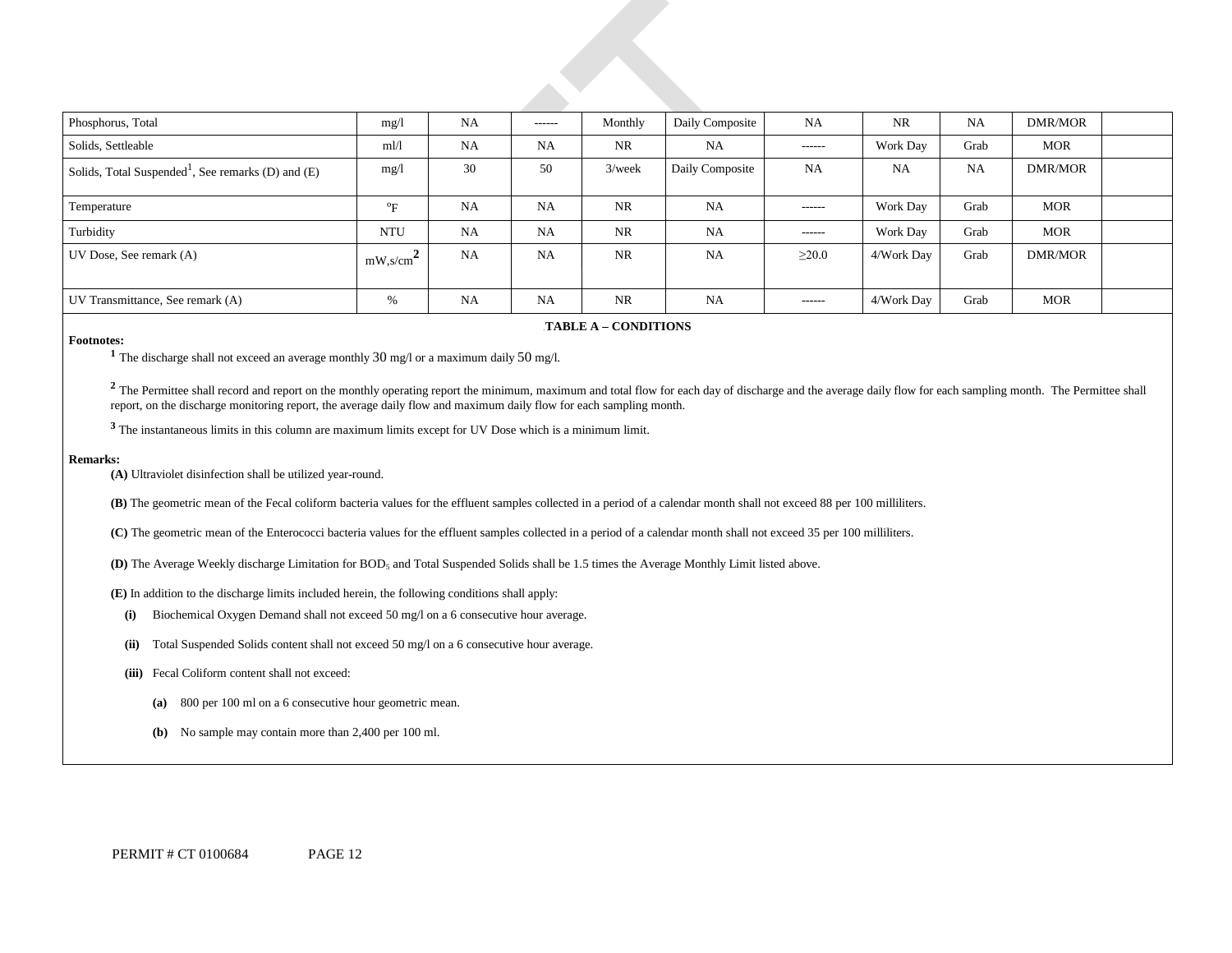### **TABLE B**

| Discharge Serial Number (DSN): 001-1                                                                                                                                                                                   |                    |  |                                          | Monitoring Location: K            |                              |            |  |
|------------------------------------------------------------------------------------------------------------------------------------------------------------------------------------------------------------------------|--------------------|--|------------------------------------------|-----------------------------------|------------------------------|------------|--|
| <b>Wastewater Description: Sanitary Sewage</b>                                                                                                                                                                         |                    |  |                                          |                                   |                              |            |  |
| Monitoring Location Description: Final Effluent                                                                                                                                                                        |                    |  |                                          |                                   |                              |            |  |
| Allocated Zone of Influence (ZOI): 504 cfs                                                                                                                                                                             |                    |  | In-stream Waste Concentration (IWC): 1 % |                                   |                              |            |  |
|                                                                                                                                                                                                                        |                    |  |                                          | <b>FLOW/TIME BASED MONITORING</b> | <b>REPORT</b><br><b>FORM</b> |            |  |
| <b>PARAMETER</b>                                                                                                                                                                                                       | <b>Units</b>       |  | Average<br>Monthly<br><b>Minimum</b>     | <b>Sample</b><br>Freq.            | <b>Sample</b><br>type        |            |  |
| Biochemical Oxygen Demand (5 day) Percent Removal <sup>1</sup>                                                                                                                                                         | $%$ of<br>Influent |  | 85                                       | $3$ /week                         | Calculated <sup>2</sup>      | <b>DMR</b> |  |
| Solids, Total Suspended Percent Removal <sup>1</sup>                                                                                                                                                                   | $%$ of<br>Influent |  | 85                                       | $3$ /week                         | Calculated <sup>2</sup>      | <b>DMR</b> |  |
| <b>TABLE B - CONDITIONS</b><br><b>Footnotes:</b><br>The discharge shall be less than or equal to 15% of the average monthly influent BOD5 and total suspended solids (Table E, Monitoring Location<br>$\mathcal{G}$ ). |                    |  |                                          |                                   |                              |            |  |

<sup>2</sup> Calculated based on the average monthly results described in Table A. Removal efficiency =  $\frac{\ln f.B@D \text{ or } TSS - Effluent B@D \text{ or } TSS}{\ln f.B@D \text{ or } TSS}$  X 100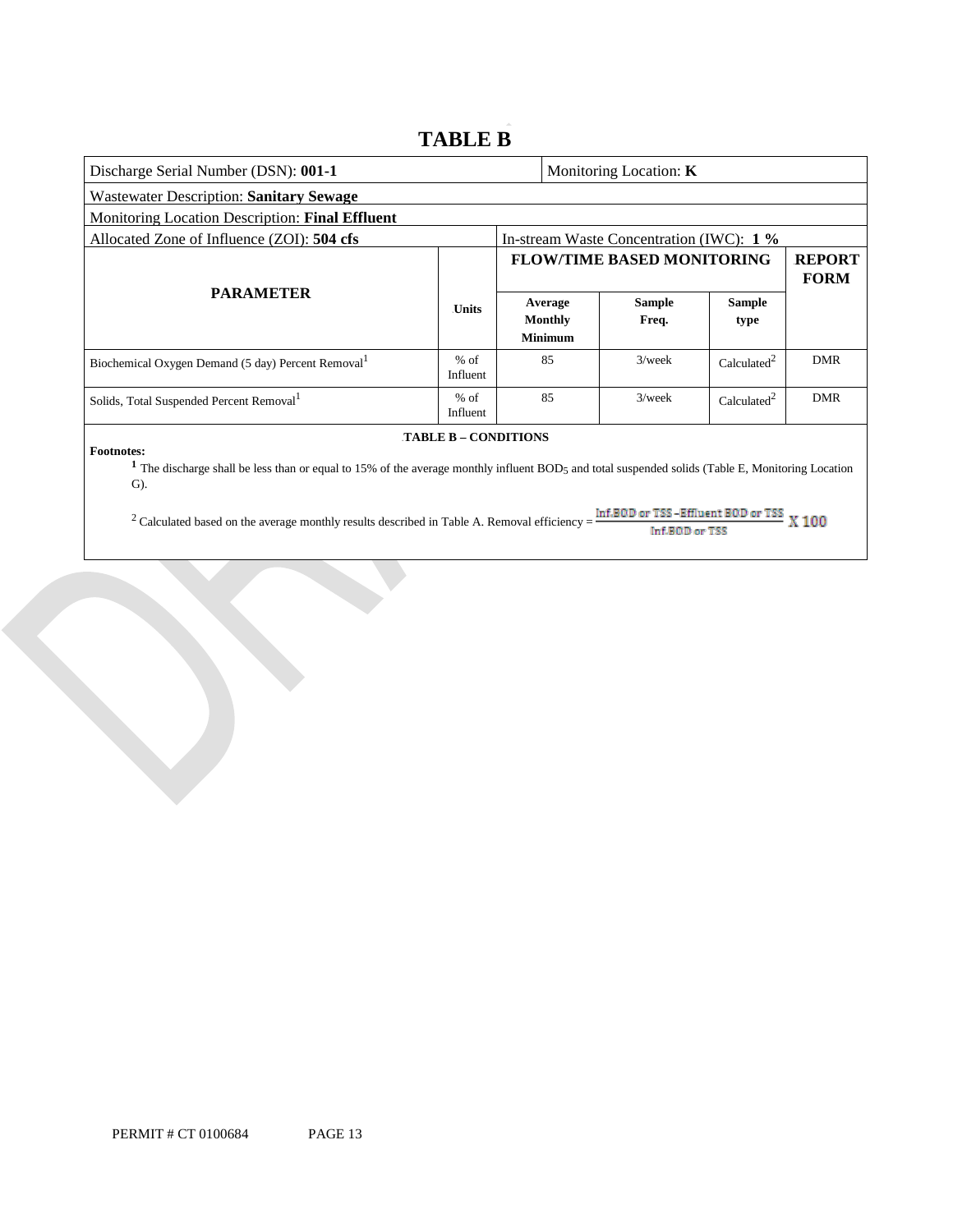### **TABLE C**

| Discharge Serial Number (DSN): 001-1                                                |                  | Monitoring Location: T                  |                                     |                                          |                          |                                                                 |
|-------------------------------------------------------------------------------------|------------------|-----------------------------------------|-------------------------------------|------------------------------------------|--------------------------|-----------------------------------------------------------------|
| Wastewater Description: Sanitary Sewage                                             |                  |                                         |                                     |                                          |                          |                                                                 |
| Monitoring Location Description: Final Effluent after completion of UV disinfection |                  |                                         |                                     |                                          |                          |                                                                 |
| Allocated Zone of Influence (ZOI): 504 cfs                                          |                  |                                         |                                     | In-stream Waste Concentration (IWC): 1 % |                          |                                                                 |
| <b>PARAMETER</b>                                                                    | Units            | <b>Maximum</b><br><b>Daily</b><br>Limit | <b>Sampling</b><br><b>Frequency</b> | <b>Sample</b><br><b>Type</b>             | <b>Reporting</b><br>form | <b>Minimum</b><br><b>Level Analysis</b><br><b>See Section 6</b> |
| Aluminum, Total                                                                     | mg/1             | ------                                  | Quarterly                           | Daily Composite                          | <b>ATMR/DMR</b>          |                                                                 |
| Antimony, Total                                                                     | mg/1             | ------                                  | Quarterly                           | Daily Composite                          | <b>ATMR/DMR</b>          |                                                                 |
| NOAEL Static 48Hr Acute D. Pulex <sup>1</sup>                                       | $\%$<br>survival |                                         | Quarterly                           | Daily Composite                          | <b>ATMR/DMR</b>          |                                                                 |
| NOAEL Static 48Hr Acute Pimephales <sup>1</sup>                                     | $\%$<br>survival | ------                                  | Quarterly                           | Daily Composite                          | <b>ATMR/DMR</b>          |                                                                 |
| Arsenic, Total                                                                      | mg/1             | ------                                  | Quarterly                           | Daily Composite                          | <b>ATMR/DMR</b>          | ×,                                                              |
| Beryllium, Total                                                                    | mg/1             |                                         | Quarterly                           | Daily Composite                          | <b>ATMR/DMR</b>          |                                                                 |
| BOD <sub>5</sub>                                                                    | mg/1             |                                         | Quarterly                           | Daily Composite                          | <b>ATMR/DMR</b>          |                                                                 |
| Cadmium, Total                                                                      | mg/1             |                                         | Quarterly                           | Daily Composite                          | ATMR/DMR                 |                                                                 |
| Chromium, Hexavalent                                                                | mg/1             |                                         | Quarterly                           | Daily Composite                          | <b>ATMR/DMR</b>          |                                                                 |
| Chromium, Total                                                                     | mg/1             |                                         | Quarterly                           | Daily Composite                          | ATMR/DMR                 |                                                                 |
| Chlorine, Total Residual                                                            | mg/1             |                                         | Quarterly                           | Daily Composite                          | <b>ATMR/DMR</b>          |                                                                 |
| Copper, Total                                                                       | mg/1             |                                         | Quarterly                           | Daily Composite                          | <b>ATMR/DMR</b>          |                                                                 |
| Cyanide, Amenable                                                                   | mg/1             |                                         | Quarterly                           | Daily Composite                          | <b>ATMR/DMR</b>          | ×,                                                              |
| Cyanide, Total                                                                      | mg/1             |                                         | Quarterly                           | Daily Composite                          | <b>ATMR/DMR</b>          |                                                                 |
| Iron, Total                                                                         | mg/1             |                                         | Quarterly                           | Daily Composite                          | <b>ATMR/DMR</b>          |                                                                 |
| Lead, Total                                                                         | mg/1             |                                         | Quarterly                           | Daily Composite                          | <b>ATMR/DMR</b>          |                                                                 |
| Mercury, Total                                                                      | mg/1             |                                         | Quarterly                           | Daily Composite                          | <b>ATMR/DMR</b>          | $\frac{d\mathbf{r}}{d\mathbf{r}}$                               |
| Nickel, Total                                                                       | mg/1             |                                         | Quarterly                           | Daily Composite                          | <b>ATMR/DMR</b>          |                                                                 |
| Nitrogen, Ammonia (total as N)                                                      | mg/1             |                                         | Quarterly                           | Daily Composite                          | <b>ATMR/DMR</b>          |                                                                 |
| Nitrogen, Nitrate, (total as N)                                                     | mg/1             |                                         | Quarterly                           | Daily Composite                          | <b>ATMR/DMR</b>          |                                                                 |
| Nitrogen, Nitrite, (total as N)                                                     | mg/1             |                                         | Quarterly                           | Daily Composite                          | <b>ATMR/DMR</b>          |                                                                 |
| Phenols, Total                                                                      | mg/1             |                                         | Quarterly                           | Daily Composite                          | <b>ATMR/DMR</b>          |                                                                 |
| Phosphorus, Total                                                                   | mg/1             |                                         | Quarterly                           | Daily Composite                          | <b>ATMR/DMR</b>          |                                                                 |
| Selenium, Total                                                                     | mg/1             |                                         | Quarterly                           | Daily Composite                          | <b>ATMR/DMR</b>          |                                                                 |
| Silver, Total                                                                       | mg/1             |                                         | Quarterly                           | Daily Composite                          | <b>ATMR/DMR</b>          |                                                                 |
| Suspended Solids, Total                                                             | mg/1             |                                         | Quarterly                           | Daily Composite                          | <b>ATMR/DMR</b>          |                                                                 |
| Thallium, Total                                                                     | mg/1             |                                         | Quarterly                           | Daily Composite                          | <b>ATMR/DMR</b>          |                                                                 |
| Zinc, Total                                                                         | mg/1             | TA DI E C                               | Quarterly<br>CONDITIONS             | Daily Composite                          | <b>ATMR/DMR</b>          |                                                                 |

**TABLE C - CONDITIONS** 

Remarks: <sup>1</sup>The results of the Toxicity Tests are recorded in % survival. The Permittee shall report % survival on the DMR based on criteria in Section 6(B) of this permit.

ATMR – Aquatic Toxicity Monitoring Report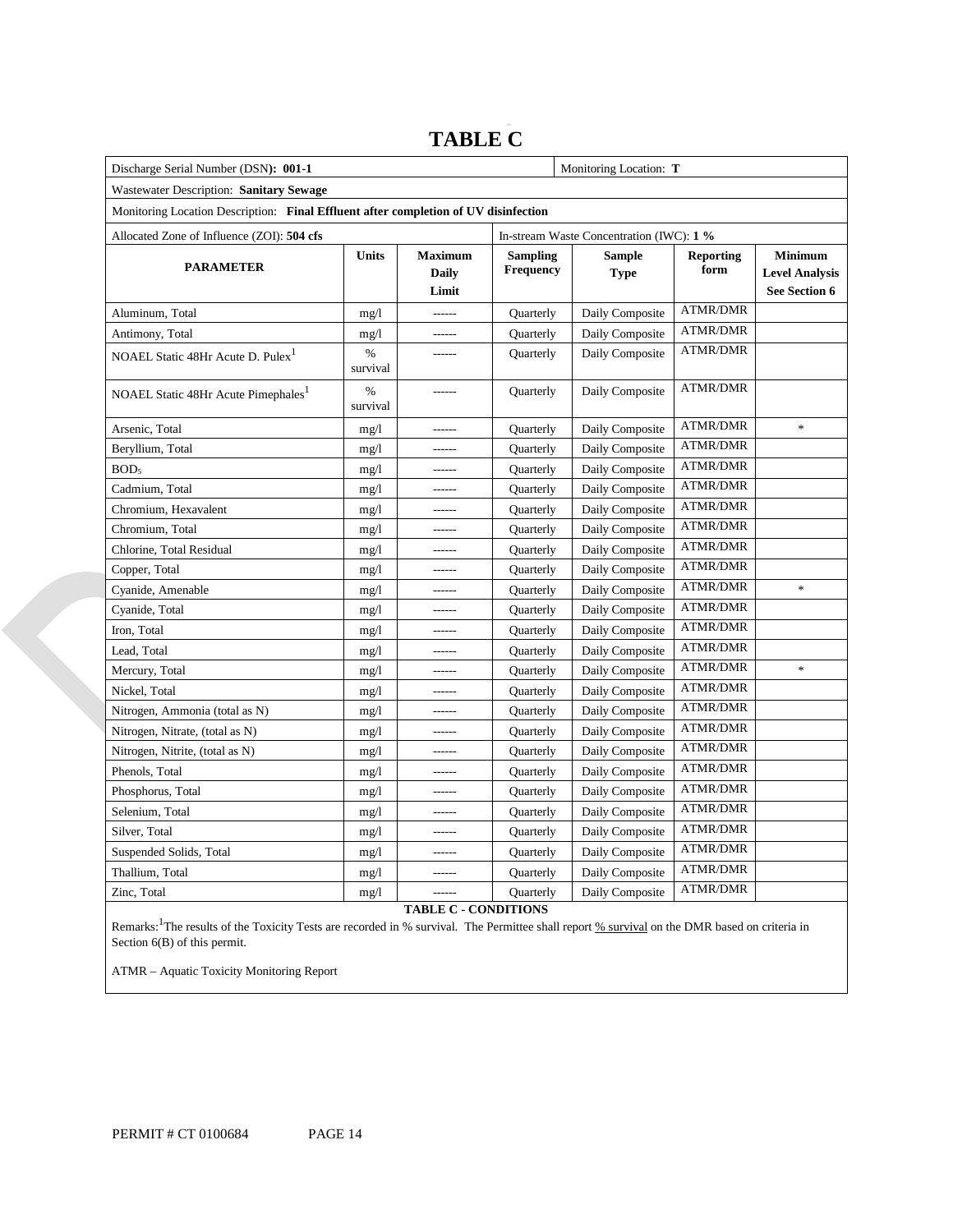## 14B**TABLE D**

| Discharge Serial Number: 001-1                      | Monitoring Location: N      |  |                                 |                  |             |  |
|-----------------------------------------------------|-----------------------------|--|---------------------------------|------------------|-------------|--|
| Wastewater Description: Activated Sludge            |                             |  |                                 |                  |             |  |
| Monitoring Location Description: Each Aeration Unit |                             |  |                                 |                  |             |  |
|                                                     | <b>REPORTING FORMAT</b>     |  | <b>INSTANTANEOUS MONITORING</b> | <b>REPORTING</b> |             |  |
| <b>PARAMETER</b>                                    |                             |  | Sample Frequency                | Sample Type      | <b>FORM</b> |  |
| Oxygen, Dissolved                                   | High & low for each WorkDay |  | 4/WorkDay                       | Grab             | <b>MOR</b>  |  |
| Sludge Volume Index                                 | WorkDay                     |  | WorkDay                         | Grab             | <b>MOR</b>  |  |
| Mixed Liquor Suspended Solids                       | WorkDay                     |  | WorkDay                         | Grab             | <b>MOR</b>  |  |

## 15B**TABLE E**

| Discharge Serial Number: 001-1                 |              | Monitoring Location: G                |                                   |                                             |                                           |                              |                                 |
|------------------------------------------------|--------------|---------------------------------------|-----------------------------------|---------------------------------------------|-------------------------------------------|------------------------------|---------------------------------|
| <b>Wastewater Description: Sanitary Sewage</b> |              |                                       |                                   |                                             |                                           |                              |                                 |
| Monitoring Location Description: Influent      |              |                                       |                                   |                                             |                                           |                              |                                 |
| <b>PARAMETER</b>                               | Units        | <b>DMR REPORTING</b><br><b>FORMAT</b> |                                   | <b>FLOW/TIME BASED</b><br><b>MONITORING</b> | <b>INSTANTANEOUS</b><br><b>MONITORING</b> |                              | <b>REPORTING</b><br><b>FORM</b> |
|                                                |              |                                       | <b>Sample</b><br><b>Frequency</b> | Sample<br><b>Type</b>                       | <b>Sample</b><br><b>Frequency</b>         | <b>Sample</b><br><b>Type</b> |                                 |
| Alkalinity, Total                              | mg/l         |                                       | <b>NA</b>                         | <b>NA</b>                                   | Monthly                                   | Grab                         | <b>MOR</b>                      |
| Biochemical Oxygen Demand (5 day)              | mg/1         | Monthly average                       | $3$ /week                         | Daily Composite                             | NA                                        | <b>NA</b>                    | <b>DMR/MOR</b>                  |
| Nitrogen, Ammonia (total as N)                 | mg/1         |                                       | Monthly                           | Daily Composite                             | NA                                        | <b>NA</b>                    | <b>MOR</b>                      |
| Nitrogen, Nitrate (total as N)                 | mg/l         |                                       | Monthly                           | Daily Composite                             | NA                                        | <b>NA</b>                    | <b>MOR</b>                      |
| Nitrogen, Nitrite (total as N)                 | mg/1         |                                       | Monthly                           | Daily Composite                             | NA                                        | <b>NA</b>                    | <b>MOR</b>                      |
| Nitrogen, Total Kjeldahl                       | mg/1         |                                       | Monthly                           | Daily Composite                             | NA                                        | <b>NA</b>                    | <b>MOR</b>                      |
| Nitrogen, Total                                | mg/1         |                                       | Monthly                           | Daily Composite                             | <b>NA</b>                                 | <b>NA</b>                    | <b>MOR</b>                      |
| Phosphate, Ortho                               | mg/1         |                                       | Monthly                           | Daily Composite                             | NA                                        | <b>NA</b>                    | <b>MOR</b>                      |
| Phosphorus, Total                              | mg/1         |                                       | Monthly                           | Daily Composite                             | NA                                        | <b>NA</b>                    | <b>MOR</b>                      |
| pH                                             | S.U.         |                                       | <b>NA</b>                         | <b>NA</b>                                   | Work Day                                  | Grab                         | <b>MOR</b>                      |
| Solids, Total Suspended                        | mg/1         | Monthly average                       | $3$ /week                         | Daily Composite                             | <b>NA</b>                                 | <b>NA</b>                    | <b>DMR/MOR</b>                  |
| Temperature                                    | $\mathrm{P}$ |                                       | <b>NA</b>                         | <b>NA</b>                                   | Work Day                                  | Grab                         | <b>MOR</b>                      |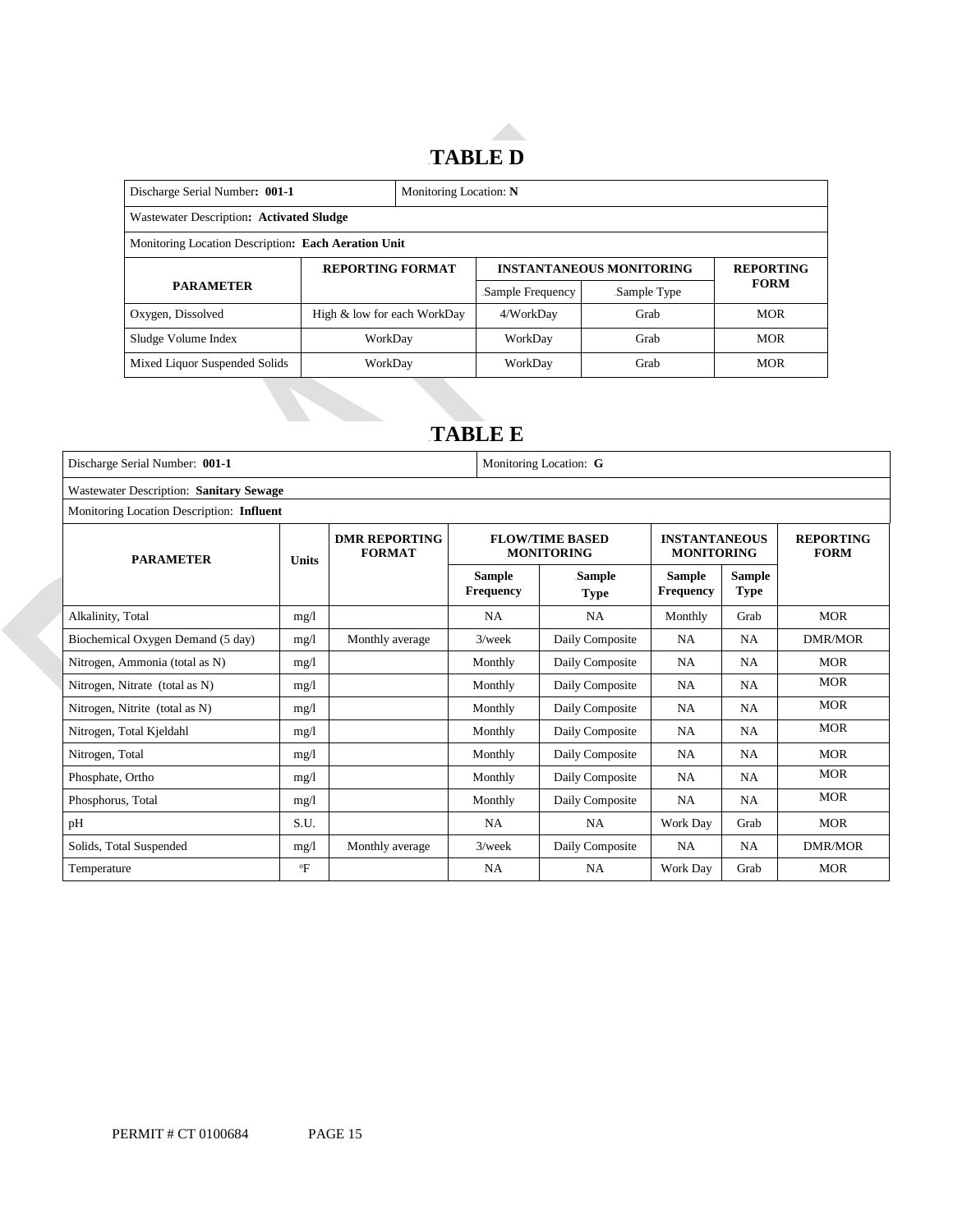| Discharge Serial Number: 001-1                    | Monitoring Location: SL         |                          |            |  |  |
|---------------------------------------------------|---------------------------------|--------------------------|------------|--|--|
| Wastewater Description: Dewatered Sludge          |                                 |                          |            |  |  |
| Monitoring Location Description: Dewatered Sludge |                                 |                          |            |  |  |
| <b>PARAMETER</b>                                  | <b>INSTANTANEOUS MONITORING</b> | <b>REPORTING FORM</b>    |            |  |  |
|                                                   | <b>Units</b>                    | <b>Grab Sample Freq.</b> |            |  |  |
| Arsenic, Total                                    | mg/kg                           | Quarterly                | <b>DMR</b> |  |  |
| Beryllium, Total                                  | mg/kg                           | Quarterly                | <b>DMR</b> |  |  |
| Cadmium, Total                                    | mg/kg                           | Quarterly                | <b>DMR</b> |  |  |
| Chromium, Total                                   | mg/kg                           | Quarterly                | <b>DMR</b> |  |  |
| Copper, Total                                     | mg/kg                           | Quarterly                | <b>DMR</b> |  |  |
| Lead, Total                                       | mg/kg                           | Quarterly                | <b>DMR</b> |  |  |
| Mercury, Total                                    | mg/kg                           | Quarterly                | <b>DMR</b> |  |  |
| Nickel, Total                                     | mg/kg                           | Quarterly                | <b>DMR</b> |  |  |
| Nitrogen, Ammonia *                               | mg/kg                           | Quarterly                | $DMR*$     |  |  |
| Nitrogen, Nitrate (total as N) *                  | mg/kg                           | Quarterly                | $DMR*$     |  |  |
| Nitrogen, Organic *                               | mg/kg                           | Quarterly                | $DMR*$     |  |  |
| Nitrogen, Nitrite (total as N) *                  | mg/kg                           | Quarterly                | $DMR*$     |  |  |
| Nitrogen, Total *                                 | mg/kg                           | Quarterly                | $DMR*$     |  |  |
| pH *                                              | S.U.                            | Quarterly                | $DMR*$     |  |  |
| Polychlorinated Biphenyls                         | mg/kg                           | Quarterly                | <b>DMR</b> |  |  |
| Solids, Fixed                                     | $\%$                            | Quarterly                | <b>DMR</b> |  |  |
| Solids, Total                                     | $\%$                            | Quarterly                | <b>DMR</b> |  |  |
| Solids, Volatile                                  | $\%$                            | Quarterly                | <b>DMR</b> |  |  |
| Zinc, Total                                       | mg/kg                           | Quarterly                | <b>DMR</b> |  |  |

# **TABLE F**

**(\*) required for composting or land application only** 

Testing for inorganic pollutants shall follow "Test Methods for Evaluating Solid Waste, Physical/Chemical Methods", EPA Publication SW-846 as updated and/or revised.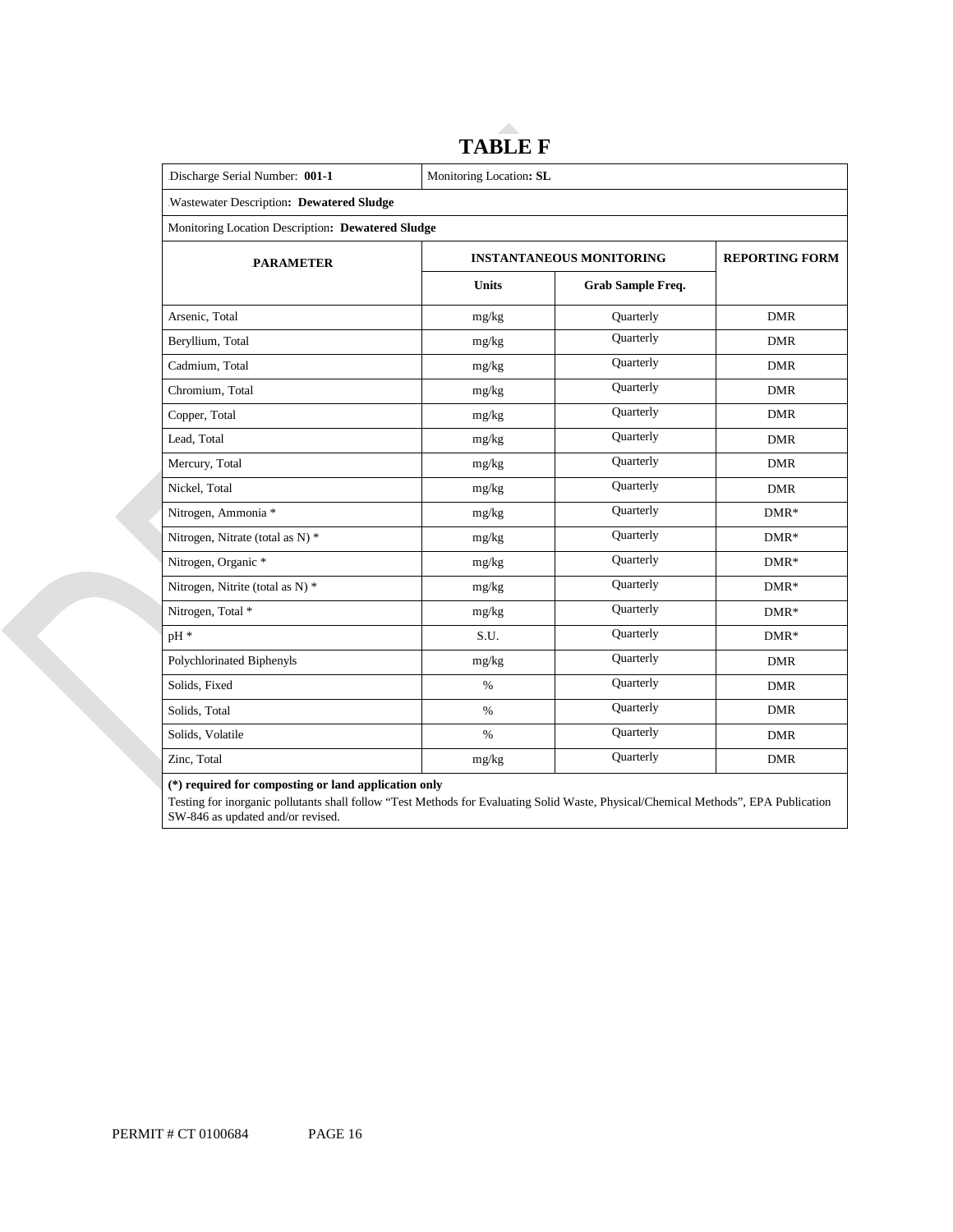## ATTACHMENT 2

## MONTHLY OPERATING REPORT FORM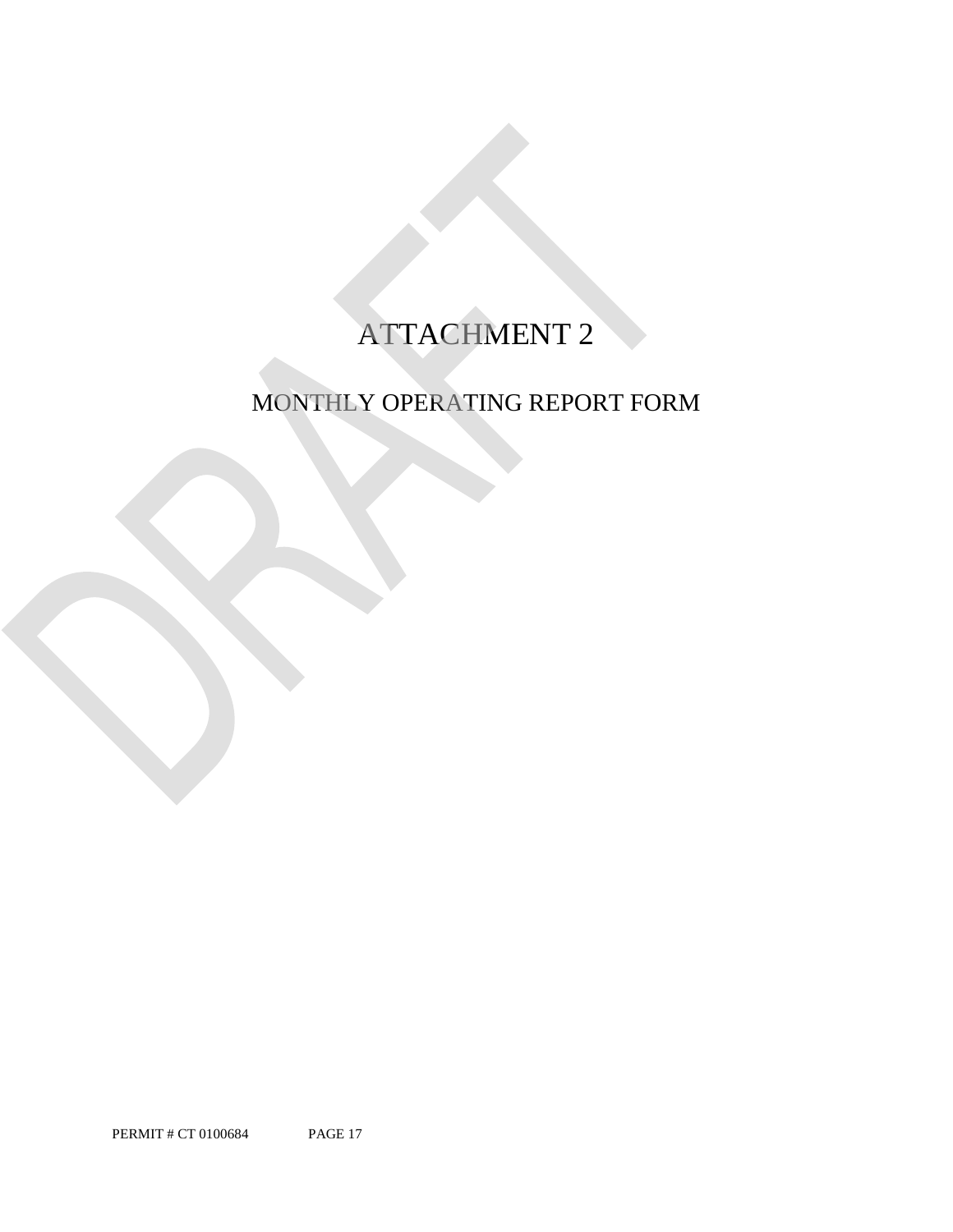### **DATA TRACKING AND TECHNICAL FACT SHEET**

### **PERMITTEE**: Town of Westport

### **PERMIT, ADDRESS, AND FACILITY DATA**

**PERMIT #:CT0100684 APPLICATION #: 201813151 <b>FACILITY ID. CT0100684** 

| <b>Mailing Address:</b>                                                                                 | <b>Location Address:</b>                                        |
|---------------------------------------------------------------------------------------------------------|-----------------------------------------------------------------|
| Street: 110 Myrtle Avenue                                                                               | Street: 4 Elaine Road                                           |
| City: Westport ST: CT Zip: 06880                                                                        | City: Westport ST: CT Zip: 06880                                |
| Contact Name: Peter Ratkiewich                                                                          | <b>Contact Name: Peter Ratkiewich</b>                           |
| Phone No.: 203-341-1120                                                                                 | Phone No.: 203-341-1120                                         |
|                                                                                                         | <b>DMR</b> Contact<br>email address: pratkiewich@westportct.gov |
| <b>PERMIT INFORMATION</b><br><b>DURATION</b> 5 YEAR $X$ 10 YEAR $\_\$ 30 YEAR $\_\$                     |                                                                 |
| <b>TYPE</b> New Reissuance $X$ Modification $\blacksquare$                                              |                                                                 |
| <b>CATEGORIZATION POINT (X) NON-POINT () GIS #</b>                                                      |                                                                 |
| NPDES (X) PRETREAT () GROUND WATER(UIC) () GROUND WATER (OTHER) ()                                      |                                                                 |
| NPDES MAJOR(MA) $X$<br>NPDES SIGNIFICANT MINOR or PRETREAT SIU (SI)<br>NPDES or PRETREATMENT MINOR (MI) |                                                                 |
| <b>COMPLIANCE SCHEDULE</b> YES<br>NO X<br>WATER QUALITY REQUIREMENT ________ OTHER ____                 |                                                                 |
| <b>OWNERSHIP CODE</b>                                                                                   |                                                                 |
| Private Federal State Municipal (town only) $X$ Other public                                            |                                                                 |
| <b>DEEP STAFF ENGINEER</b> Syed Bokhari DATE DRAFTED: 05/30/2019                                        |                                                                 |
| <b>PERMIT FEES</b>                                                                                      |                                                                 |
| Discharge Code<br><b>DSN Number</b><br>Annual Fee                                                       |                                                                 |
| 111000c<br>$001 - 1$<br>\$2367.50                                                                       |                                                                 |
| APPLICATION FEE PAID $[X]$ YES $\Box$ NO                                                                |                                                                 |
| <b>PROCESSING FEE PAID [X] YES</b> $\Box$ NO                                                            |                                                                 |
| ANNUAL FEE PAID [X] YES $\Box$ NO                                                                       |                                                                 |
| <b>PUBLIC NOTICE</b><br>Date Permit Cleared Public Notice:<br>Date Public Notice Fees Paid:             |                                                                 |

### **FOR NPDES DISCHARGES**

Drainage Basin Code: 7200 Segment: Saugatuck River-00 Water Quality Classification Goal: SB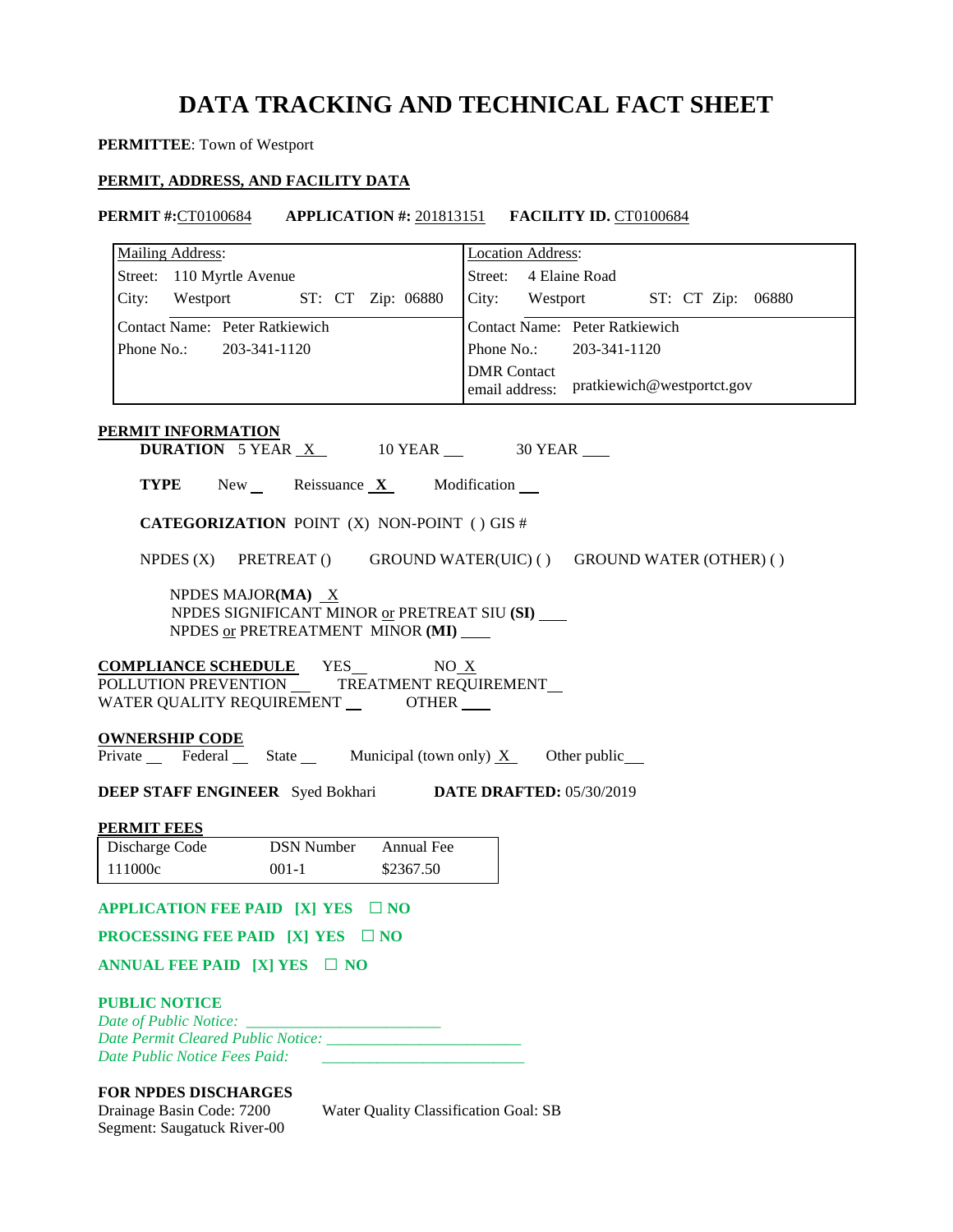### **NATURE OF BUSINESS GENERATING DISCHARGE**

*Municipal Sanitary Sewage Treatment* 

### **PROCESS AND TREATMENT DESCRIPTION (by DSN)**

### **RESOURCES USED TO DRAFT PERMIT**

**X** *Federal Effluent Limitation Guideline* 40CFR 133 Secondary Treatment Category

- *\_\_ Performance Standards*
- *Federal Development Document*

*name of category* 

- *X Department File Information*
- *X Connecticut Water Quality Standards*
- *X Anti-degradation Policy*
- *X Coastal Management Consistency Review Form*
- *Other - Explain*

### **BASIS FOR LIMITATIONS, STANDARDS OR CONDITIONS**

- *X Secondary Treatment (Section 22a-430-4(r) of the Regulations of Connecticut State Agencies)*
- *Case-by-Case Determination (See Other Comments)*
- *In order to meet in-stream water quality (See General Comments)*
- *Anti-degradation policy*

### **GENERAL COMMENTS**

 *Elaine Road, Westport, CT 06880. The facility is designed to treat and discharge up to 3.3 million gallons a day of effluent into the Saugatuck River. The facility currently uses secondary treatment with denitrification and UV application and has prepared a draft permit consistent with that determination. The Town of Westport ("the town") operates a municipal water pollution control facility ("the facility") located at 4 disinfection to treat effluent before being discharged. Pursuant to Conn. Gen. Stat. § 22a-430, the Department of Energy and Environmental Protection has issued the town a permit for the discharge from this facility. The town has submitted an application to renew its permit. The Department has made a tentative determination to approve the town's* 

application and has prepared a draft permit consistent with that determination.<br>Aluminum monitoring to be consistent with the most recent CT Water Quality Standards and Iron monitoring to be *consistent with EPA's National Recommended Water Quality Criteria are continued.* 

### **SUMMARY OF COMMENTS RECEIVED DURING THE PUBLIC NOTICE PERIOD AND THE DEPARTMENT'S RESPONSES**

**□** *The Department has received no written comments on the proposed action.* 

**□** *Staff has reviewed the written comments and responded to the comments, no significant permit changes have been made.* 

**□** *The Department has received and Staff has reviewed written comments on the proposed action and made significant changes as follows:* 

### **SPECIFIC REQUIREMENTS OR REVISIONS**

 *Implementation Review provisions of such Standards. The Department reviewed the application for consistency with Connecticut's Water Quality Standards and determined that with the limits in the draft permit, including those discussed below, that the draft permit is consistent with maintenance and protection of water quality in accordance with the Tier I Anti-degradation Evaluation and*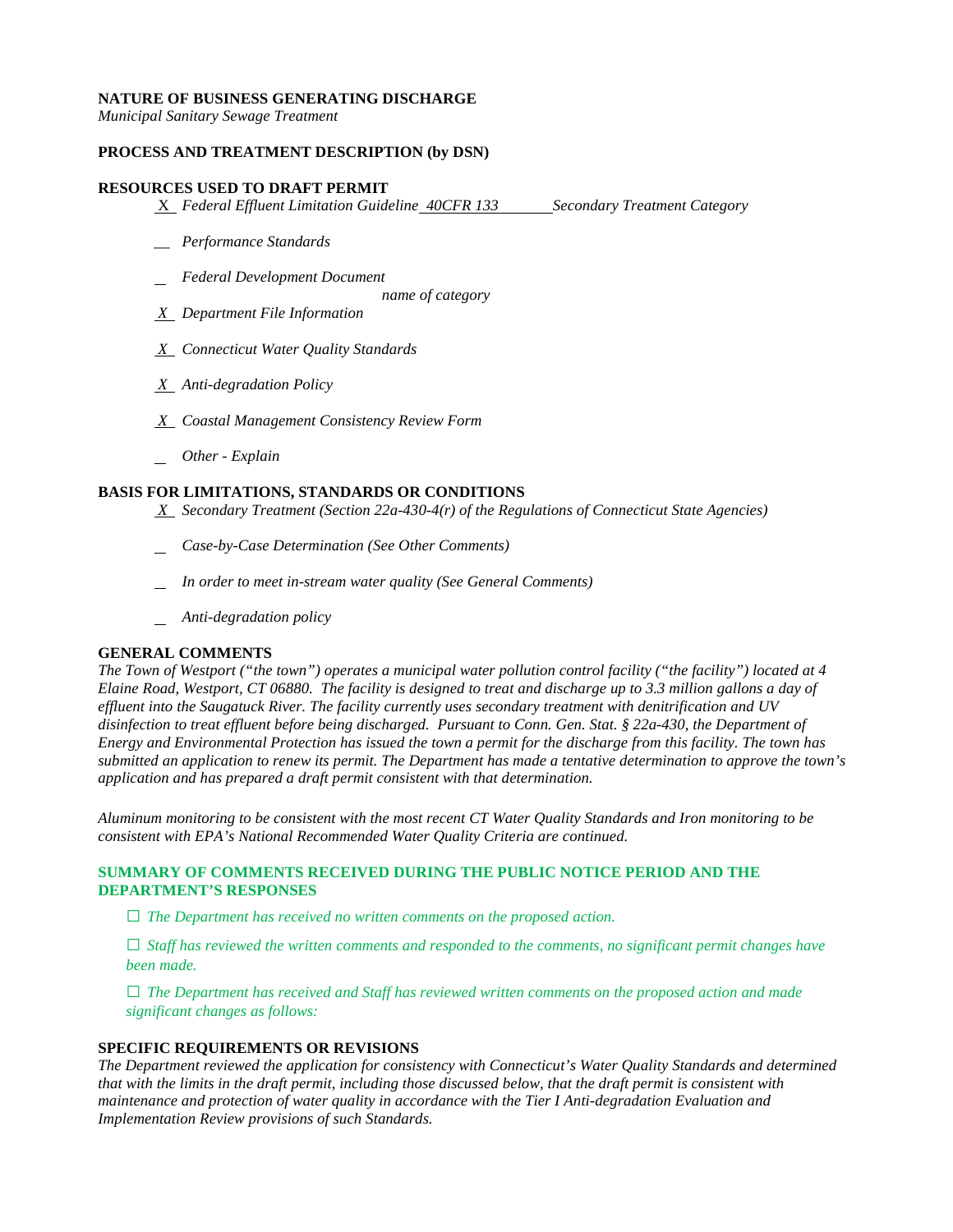*Connecticut Water Quality Standards and criteria, pursuant to 40 CFR 122.44(d). Discharge monitoring data was consumption only) criteria, considering the zone of influence allocated to the facility where appropriate. In addition to The need for inclusion of water quality based discharge limitations in this permit was evaluated consistent with evaluated for consistency with the available aquatic life criteria (acute and chronic) and human health (fish this review, the statistical procedures outlined in the EPA Technical Support Document for Water Quality-based Toxics Control (EPA/505/2-90-001) were employed to calculate the need for such limits. Comparison of the attached monitoring data and its inherent variability with the calculated water quality based limits indicates a low statistical probability of exceeding such limits. Therefore, no water quality based limits were included in the permit at this time.* 

**WATER QUALITY LIMIT CALCULATIONS** 

*See attached*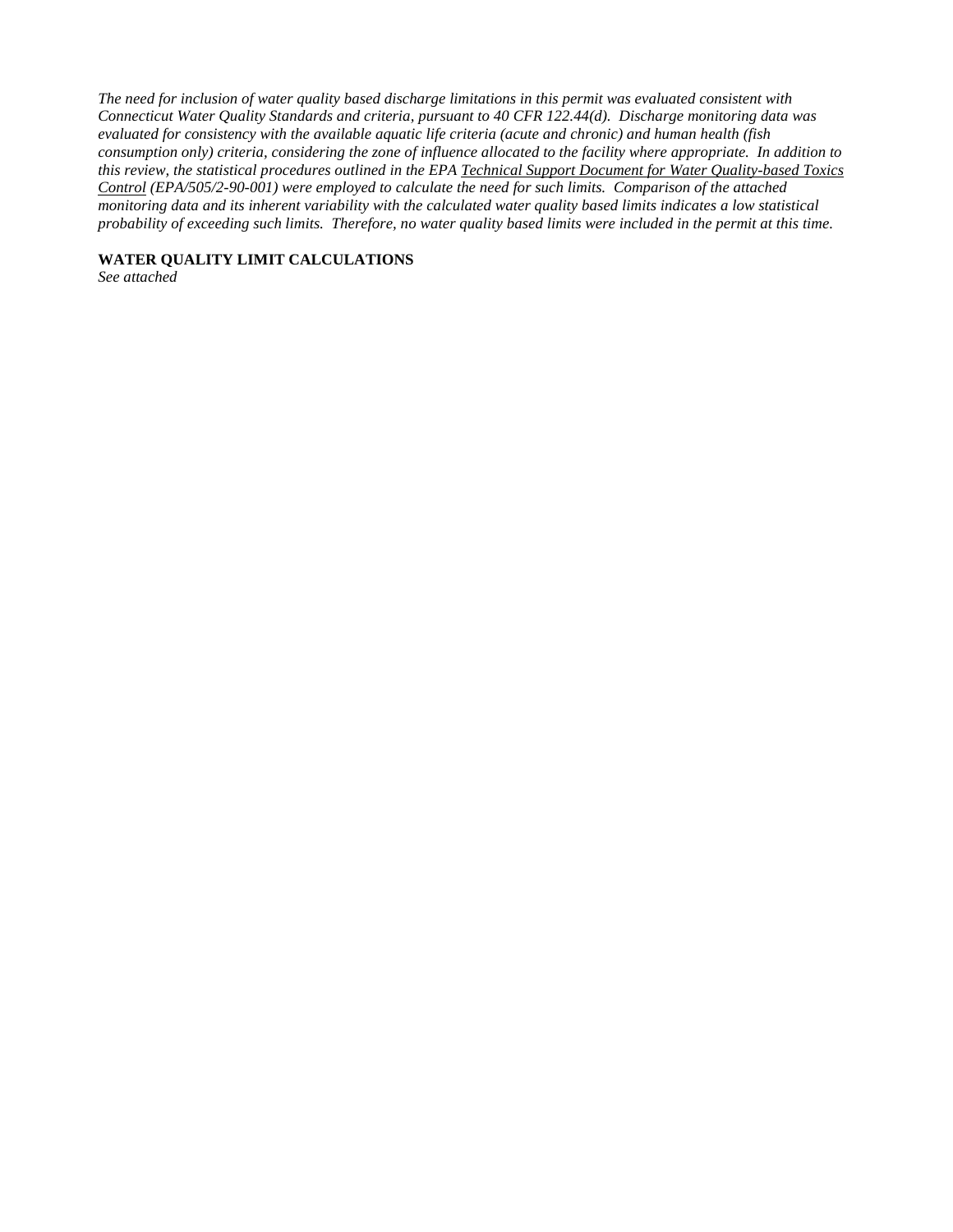

79 Elm Street • Hartford, CT 06106-5127 <www.ct.gov/deep> Affirmative Action/Equal Opportunity Employer

### **Notice of Tentative Determination to Approve NPDES Permit Renewal Applicant: Town of Westport Application No. 201813151 City/Town: Westport**

The Commissioner of the Department of Energy and Environmental Protection ("DEEP") hereby gives notice that a tentative determination has been reached to approve the following application.

| Applicant's Name and Address: | Town of Westport                           |
|-------------------------------|--------------------------------------------|
| Contact Name and Phone No.:   | Peter Ratkiewich, 203-341-1120             |
| Type of Permit and #:         | <b>NPDES – CT0100684</b>                   |
| Type of Facility:             | Domestic Wastewater Treatment              |
| <b>Facility Location:</b>     | 4 Elaine Road, Westport, Connecticut 06880 |
| Facility design capacity:     | 3.3 million gallons per day                |

COMMISSIONER'S FINDINGS/REGULATORY CONDITIONS

The applicant has previously received a permit from the Department of Energy and Environmental Protection ("Department") authorizing the discharge of up to an annual average daily design flow of 3.3 million gallons a day of secondary treated municipal wastewaters to the Saugatuck River. The applicant has submitted an application to renew its existing permit. This renewal application is the subject of this notice.

### THE DRAFT PERMIT

The Department has prepared a draft permit consistent with the tentative determination to approve the Town of Westport's renewal application. This draft is available on the public participation section of the Department's website. In accordance with Sections  $22a-430-4(1)$  and  $22a-430-4(r)$  of the Regulations of Connecticut State Agencies (RCSA), the draft permit contains effluent limitations that meet Connecticut's Water Quality Standards for the following: Biochemical Oxygen Demand (5 day), enterococci, fecal coliform, pH, total suspended solids and Ultraviolet light disinfection (dose).

### INFORMATION REQUESTS/PUBLIC COMMENT

This application has been assigned No. 201813151; please use this number when corresponding with DEEP regarding this application. Interested persons may obtain copies of the application from the applicant at the above address. The application and supporting documentation are available for inspection at the Department of Energy and Environmental Protection, Water Protection and Land Reuse Bureau, 79 Elm Street, Hartford, CT from Monday through Friday